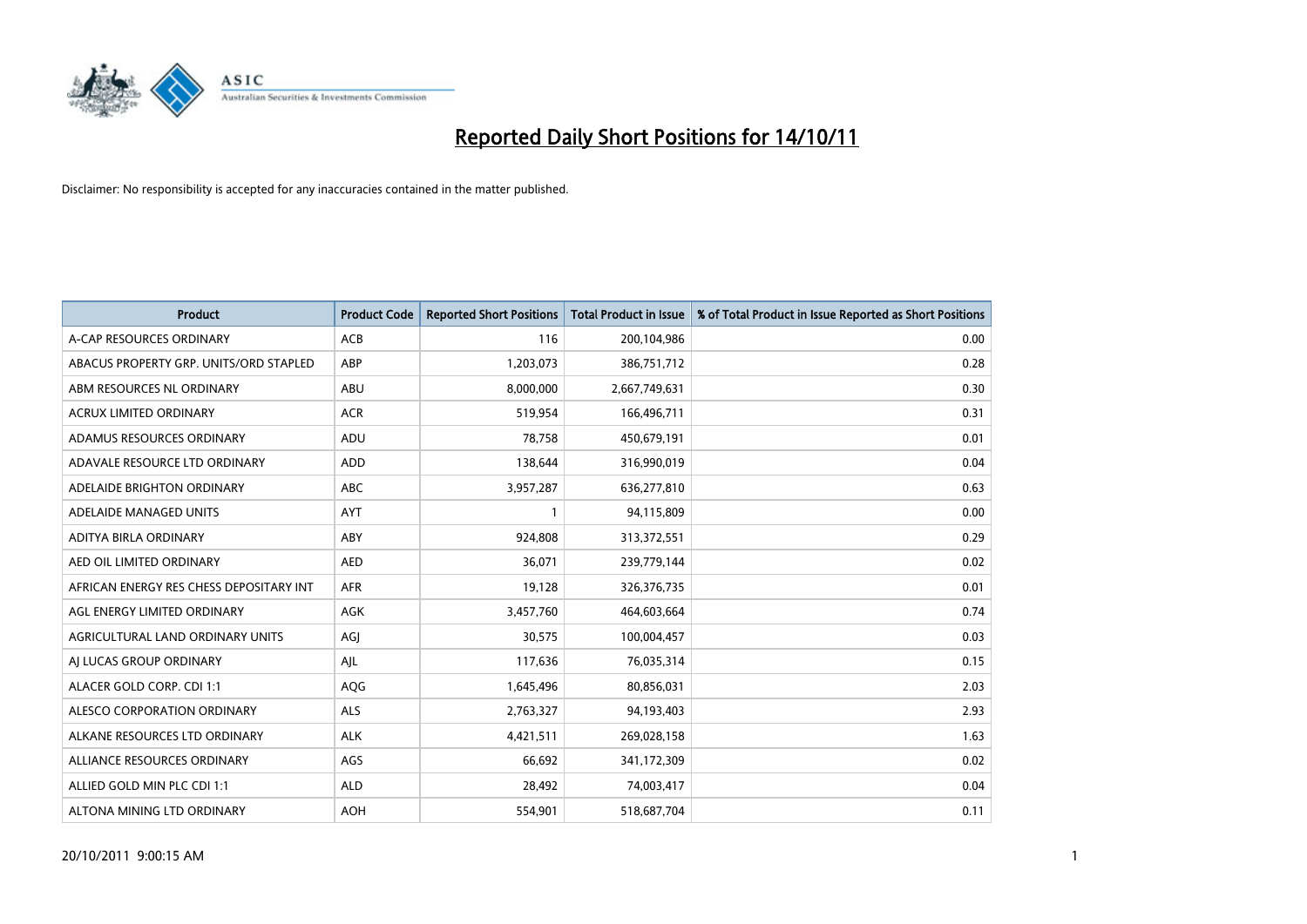

| <b>Product</b>                          | <b>Product Code</b> | <b>Reported Short Positions</b> | <b>Total Product in Issue</b> | % of Total Product in Issue Reported as Short Positions |
|-----------------------------------------|---------------------|---------------------------------|-------------------------------|---------------------------------------------------------|
| ALUMINA LIMITED ORDINARY                | <b>AWC</b>          | 38,348,583                      | 2,440,196,187                 | 1.55                                                    |
| AMADEUS ENERGY ORDINARY                 | AMU                 | 454,000                         | 281,268,455                   | 0.16                                                    |
| AMALGAMATED HOLDINGS ORDINARY           | <b>AHD</b>          | 1,504                           | 157,480,461                   | 0.00                                                    |
| AMCOM TELECOMM. ORDINARY                | <b>AMM</b>          |                                 | 238,954,789                   | 0.00                                                    |
| AMCOR LIMITED ORDINARY                  | <b>AMC</b>          | 3,095,099                       | 1,227,577,318                 | 0.22                                                    |
| AMP LIMITED ORDINARY                    | AMP                 | 12,494,912                      | 2,811,693,913                 | 0.42                                                    |
| AMPELLA MINING ORDINARY                 | <b>AMX</b>          | 892,468                         | 204,985,108                   | 0.44                                                    |
| ANGLOGOLD ASHANTI CDI 5:1               | AGG                 | 2                               | 89,207,765                    | 0.00                                                    |
| ANSELL LIMITED ORDINARY                 | <b>ANN</b>          | 2,700,412                       | 133,055,140                   | 2.01                                                    |
| ANZ BANKING GRP LTD ORDINARY            | ANZ                 | 13,394,297                      | 2,629,033,329                 | 0.49                                                    |
| APA GROUP STAPLED SECURITIES            | <b>APA</b>          | 6,435,684                       | 639,334,625                   | 0.99                                                    |
| APEX MINERALS NL ORDINARY               | <b>AXM</b>          | 885,146                         | 5,550,243,713                 | 0.02                                                    |
| APN EUROPEAN RETAIL UNITS STAPLED SEC.  | <b>AEZ</b>          | 11,832                          | 544,910,660                   | 0.00                                                    |
| APN NEWS & MEDIA ORDINARY               | <b>APN</b>          | 28,420,287                      | 630,211,415                   | 4.51                                                    |
| AQUARIUS PLATINUM. ORDINARY             | <b>AOP</b>          | 5,278,569                       | 470,167,206                   | 1.12                                                    |
| AQUILA RESOURCES ORDINARY               | <b>AQA</b>          | 6,253,112                       | 374,368,499                   | 1.65                                                    |
| ARAFURA RESOURCE LTD ORDINARY           | ARU                 | 7,785,436                       | 367,980,342                   | 2.10                                                    |
| ARB CORPORATION ORDINARY                | <b>ARP</b>          | 14,084                          | 72,481,302                    | 0.01                                                    |
| ARDENT LEISURE GROUP STAPLED SECURITIES | AAD                 | 601,637                         | 324, 167, 221                 | 0.18                                                    |
| ARISTOCRAT LEISURE ORDINARY             | <b>ALL</b>          | 23,522,860                      | 543,181,024                   | 4.32                                                    |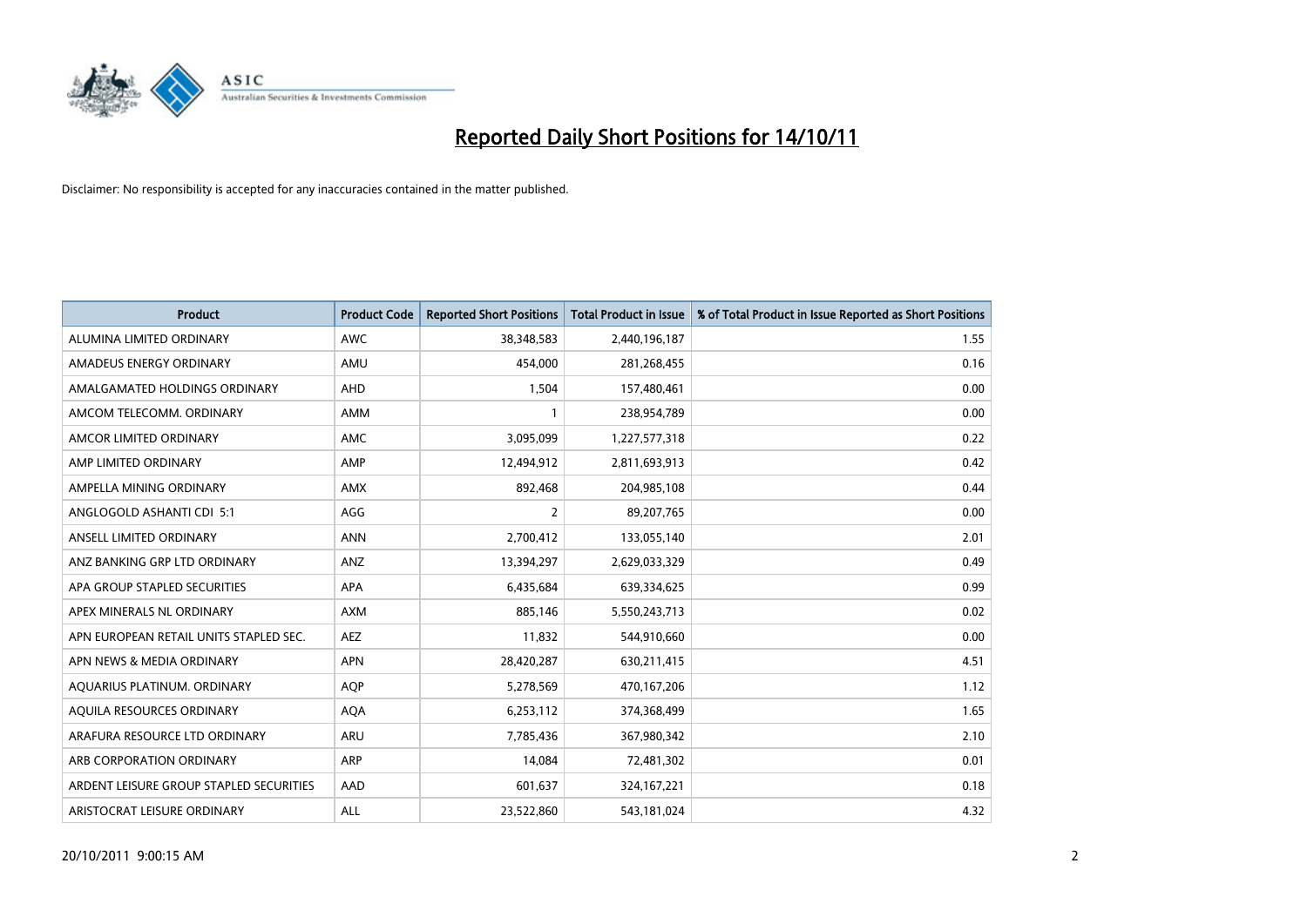

| <b>Product</b>                          | <b>Product Code</b> | <b>Reported Short Positions</b> | <b>Total Product in Issue</b> | % of Total Product in Issue Reported as Short Positions |
|-----------------------------------------|---------------------|---------------------------------|-------------------------------|---------------------------------------------------------|
| ASCIANO LIMITED ORDINARY                | <b>AIO</b>          | 17,224,942                      | 2,926,103,883                 | 0.57                                                    |
| ASG GROUP LIMITED ORDINARY              | <b>ASZ</b>          | 89,990                          | 171,456,889                   | 0.05                                                    |
| ASPEN GROUP ORD/UNITS STAPLED           | <b>APZ</b>          | 999,807                         | 584,985,037                   | 0.17                                                    |
| ASPIRE MINING LTD ORDINARY              | <b>AKM</b>          | 3,902,845                       | 540,594,556                   | 0.72                                                    |
| <b>ASTON RES LTD ORDINARY</b>           | <b>AZT</b>          | 1,805,717                       | 204,527,604                   | 0.88                                                    |
| ASTRO JAP PROP GROUP STAPLED SECURITIES | AIA                 | 24,370                          | 58,445,002                    | 0.04                                                    |
| ASX LIMITED ORDINARY                    | <b>ASX</b>          | 1,778,479                       | 175,136,729                   | 1.01                                                    |
| ATLANTIC LIMITED ORDINARY               | ATI                 | 55,573                          | 114,281,650                   | 0.05                                                    |
| ATLAS IRON LIMITED ORDINARY             | AGO                 | 16,522,445                      | 889,036,055                   | 1.85                                                    |
| <b>AURORA OIL &amp; GAS ORDINARY</b>    | <b>AUT</b>          | 8,548,444                       | 411,155,343                   | 2.07                                                    |
| AUSDRILL LIMITED ORDINARY               | ASL                 | 111,545                         | 301,685,848                   | 0.03                                                    |
| AUSENCO LIMITED ORDINARY                | AAX                 | 1,420,168                       | 123,258,843                   | 1.14                                                    |
| AUSGOLD LIMITED ORDINARY                | <b>AUC</b>          | 246,613                         | 85,327,000                    | 0.28                                                    |
| <b>AUSTAL LIMITED ORDINARY</b>          | ASB                 | 459,871                         | 188,069,638                   | 0.23                                                    |
| <b>AUSTAR UNITED ORDINARY</b>           | <b>AUN</b>          | 1,714,757                       | 1,271,505,737                 | 0.13                                                    |
| AUSTBROKERS HOLDINGS ORDINARY           | <b>AUB</b>          | $\overline{2}$                  | 55,419,436                    | 0.00                                                    |
| AUSTIN ENGINEERING ORDINARY             | ANG                 | 4,847                           | 72,014,403                    | 0.00                                                    |
| <b>AUSTRALAND ASSETS ASSETS</b>         | AAZPB               | 1,168                           | 2,750,000                     | 0.04                                                    |
| AUSTRALAND PROPERTY STAPLED SECURITY    | <b>ALZ</b>          | 532,135                         | 576,846,597                   | 0.08                                                    |
| AUSTRALIAN AGRICULT. ORDINARY           | AAC                 | 961,416                         | 312,892,824                   | 0.30                                                    |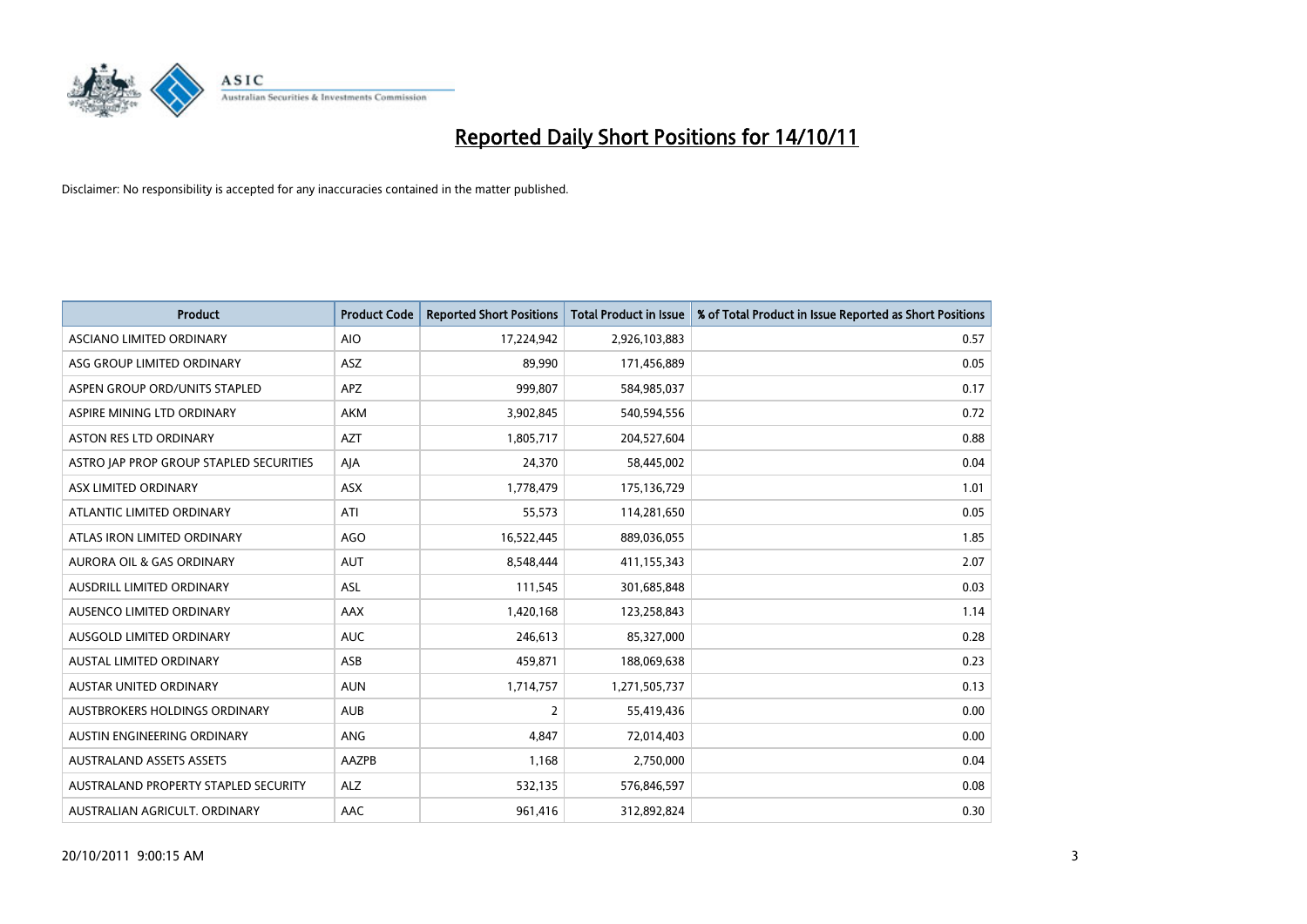

| <b>Product</b>                       | <b>Product Code</b> | <b>Reported Short Positions</b> | <b>Total Product in Issue</b> | % of Total Product in Issue Reported as Short Positions |
|--------------------------------------|---------------------|---------------------------------|-------------------------------|---------------------------------------------------------|
| <b>AUSTRALIAN EDUCATION UNITS</b>    | <b>AEU</b>          | 625,000                         | 175,465,397                   | 0.36                                                    |
| AUSTRALIAN INFRASTR, UNITS/ORDINARY  | <b>AIX</b>          | 11,878,064                      | 620,733,944                   | 1.90                                                    |
| AUSTRALIAN MINES LTD ORDINARY        | <b>AUZ</b>          | 1,400,000                       | 636,910,317                   | 0.22                                                    |
| AUSTRALIAN PHARM. ORDINARY           | API                 | 598,783                         | 488,115,883                   | 0.12                                                    |
| AUTOMOTIVE HOLDINGS ORDINARY         | <b>AHE</b>          | 4,743                           | 260,579,682                   | 0.00                                                    |
| AVANCO RESOURCES LTD ORDINARY        | <b>AVB</b>          | 1,280,527                       | 792,184,822                   | 0.16                                                    |
| AVEXA LIMITED ORDINARY               | <b>AVX</b>          | 243,657                         | 847,688,779                   | 0.03                                                    |
| AWE LIMITED ORDINARY                 | <b>AWE</b>          | 2,015,918                       | 521,871,941                   | 0.39                                                    |
| AZUMAH RESOURCES ORDINARY            | <b>AZM</b>          | 306,121                         | 282,020,356                   | 0.11                                                    |
| <b>BANDANNA ENERGY ORDINARY</b>      | <b>BND</b>          | 1,066,969                       | 528,081,199                   | 0.20                                                    |
| BANK OF QUEENSLAND. ORDINARY         | <b>BOQ</b>          | 11,300,647                      | 225,369,547                   | 5.00                                                    |
| <b>BASE RES LIMITED ORDINARY</b>     | <b>BSE</b>          | 1,295,518                       | 460,440,029                   | 0.28                                                    |
| <b>BATHURST RESOURCES ORDINARY</b>   | <b>BTU</b>          | 10,209,880                      | 688,247,997                   | 1.48                                                    |
| <b>BAUXITE RESOURCE LTD ORDINARY</b> | <b>BAU</b>          | 109,797                         | 235,379,896                   | 0.05                                                    |
| <b>BC IRON LIMITED ORDINARY</b>      | <b>BCI</b>          | 302,421                         | 95,081,000                    | 0.31                                                    |
| BEACH ENERGY LIMITED ORDINARY        | <b>BPT</b>          | 1,327,153                       | 1,107,635,932                 | 0.11                                                    |
| BEADELL RESOURCE LTD ORDINARY        | <b>BDR</b>          | 2,639,246                       | 657,906,946                   | 0.40                                                    |
| BENDIGO AND ADELAIDE ORDINARY        | <b>BEN</b>          | 6,084,948                       | 365,791,887                   | 1.64                                                    |
| BERKELEY RESOURCES ORDINARY          | <b>BKY</b>          | 586,729                         | 174,298,273                   | 0.33                                                    |
| BETASHARES ASX RES ETF UNITS         | <b>ORE</b>          | 118,220                         | 4,519,665                     | 2.62                                                    |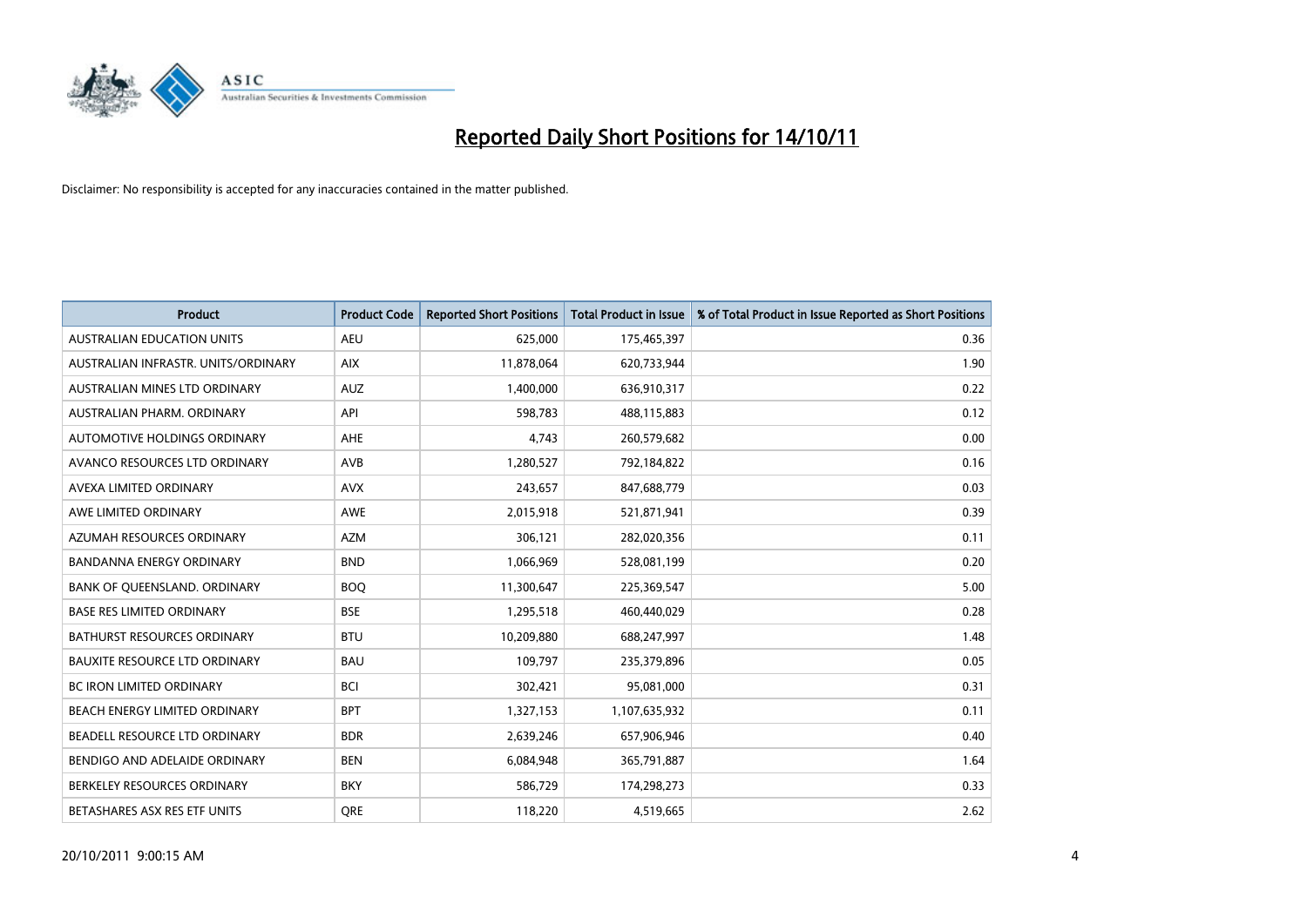

| <b>Product</b>                       | <b>Product Code</b> | <b>Reported Short Positions</b> | <b>Total Product in Issue</b> | % of Total Product in Issue Reported as Short Positions |
|--------------------------------------|---------------------|---------------------------------|-------------------------------|---------------------------------------------------------|
| BETASHARES GOLD ETF ETF UNITS        | OAU                 | 448                             | 1,270,959                     | 0.04                                                    |
| <b>BHP BILLITON LIMITED ORDINARY</b> | <b>BHP</b>          | 34,155,218                      | 3,211,496,105                 | 1.06                                                    |
| <b>BILLABONG ORDINARY</b>            | <b>BBG</b>          | 23,608,939                      | 255,102,103                   | 9.23                                                    |
| <b>BIOTA HOLDINGS ORDINARY</b>       | <b>BTA</b>          | 1,973,830                       | 181,703,711                   | 1.08                                                    |
| <b>BISALLOY STEEL ORDINARY</b>       | <b>BIS</b>          | 84,480                          | 216,455,965                   | 0.04                                                    |
| BKI INVESTMENT LTD ORDINARY          | BKI                 | 508                             | 425,549,573                   | 0.00                                                    |
| <b>BLACKTHORN RESOURCES ORDINARY</b> | <b>BTR</b>          | 35,848                          | 122,918,000                   | 0.03                                                    |
| <b>BLUESCOPE STEEL LTD ORDINARY</b>  | <b>BSL</b>          | 62,741,871                      | 1,849,170,356                 | 3.37                                                    |
| <b>BOART LONGYEAR ORDINARY</b>       | <b>BLY</b>          | 5,862,823                       | 461, 163, 412                 | 1.26                                                    |
| <b>BOOM LOGISTICS ORDINARY</b>       | <b>BOL</b>          | 337,999                         | 465,011,147                   | 0.07                                                    |
| BORAL LIMITED, ORDINARY              | <b>BLD</b>          | 42,800,358                      | 744,729,957                   | 5.75                                                    |
| BOTSWANA METALS LTD ORDINARY         | <b>BML</b>          | 7,000                           | 143,717,013                   | 0.00                                                    |
| <b>BOW ENERGY LIMITED ORDINARY</b>   | <b>BOW</b>          | 2,902,021                       | 352,835,646                   | 0.82                                                    |
| <b>BRADKEN LIMITED ORDINARY</b>      | <b>BKN</b>          | 2,932,449                       | 166,577,261                   | 1.74                                                    |
| <b>BRAMBLES LIMITED ORDINARY</b>     | <b>BXB</b>          | 15,812,384                      | 1,480,256,356                 | 1.05                                                    |
| <b>BREVILLE GROUP LTD ORDINARY</b>   | <b>BRG</b>          | 3,150                           | 130,095,322                   | 0.00                                                    |
| <b>BRICKWORKS LIMITED ORDINARY</b>   | <b>BKW</b>          | 77,865                          | 147,567,333                   | 0.05                                                    |
| <b>BROCKMAN RESOURCES ORDINARY</b>   | <b>BRM</b>          | 62,014                          | 144,803,151                   | 0.04                                                    |
| BT INVESTMENT MNGMNT ORDINARY        | <b>BTT</b>          | 1,641,571                       | 267,906,977                   | 0.61                                                    |
| <b>BURU ENERGY ORDINARY</b>          | <b>BRU</b>          | 155,589                         | 213,963,477                   | 0.07                                                    |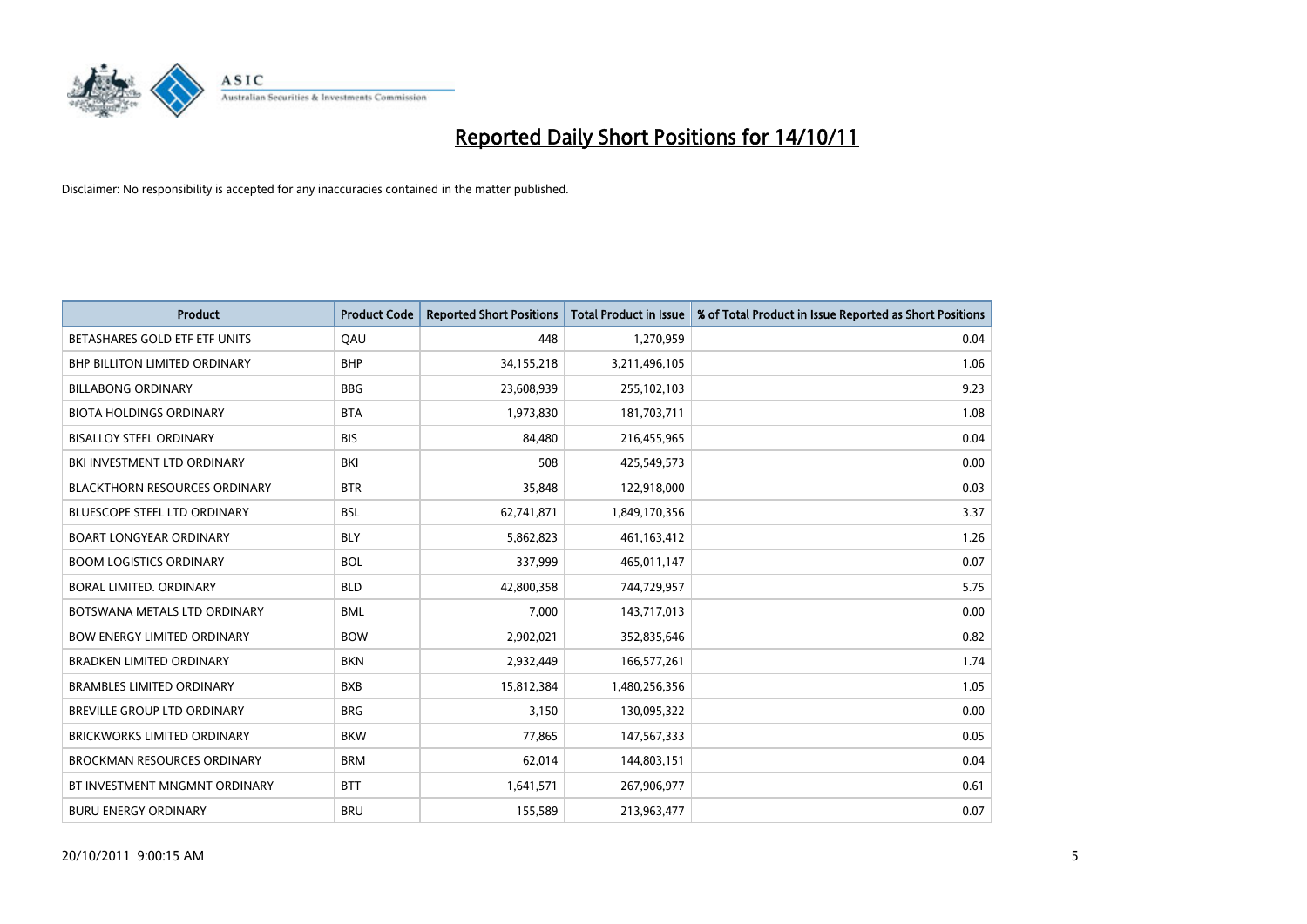

| <b>Product</b>                                | <b>Product Code</b> | <b>Reported Short Positions</b> | Total Product in Issue | % of Total Product in Issue Reported as Short Positions |
|-----------------------------------------------|---------------------|---------------------------------|------------------------|---------------------------------------------------------|
| <b>BWP TRUST ORDINARY UNITS</b>               | <b>BWP</b>          | 532,129                         | 520,012,793            | 0.08                                                    |
| CABCHARGE AUSTRALIA ORDINARY                  | CAB                 | 749.496                         | 120,437,014            | 0.61                                                    |
| <b>CALTEX AUSTRALIA ORDINARY</b>              | <b>CTX</b>          | 6,657,196                       | 270,000,000            | 2.46                                                    |
| CAMPBELL BROTHERS ORDINARY                    | <b>CPB</b>          | 118,390                         | 67,503,411             | 0.17                                                    |
| CAPE LAMBERT RES LTD ORDINARY                 | <b>CFE</b>          | 882.247                         | 652,171,792            | 0.13                                                    |
| CARABELLA RES LTD ORDINARY                    | <b>CLR</b>          | 27,543                          | 98,778,296             | 0.03                                                    |
| <b>CARBON ENERGY ORDINARY</b>                 | <b>CNX</b>          | 840.373                         | 698,517,858            | 0.11                                                    |
| <b>CARDNO LIMITED ORDINARY</b>                | <b>CDD</b>          | 3,176                           | 109,988,824            | 0.00                                                    |
| CARNARVON PETROLEUM ORDINARY                  | <b>CVN</b>          | 2,033,316                       | 690,320,634            | 0.28                                                    |
| <b>CARNEGIE WAVE ENERGY ORDINARY</b>          | <b>CWE</b>          | 83.000                          | 901,487,627            | 0.01                                                    |
| <b>CARPATHIAN RESOURCES ORDINARY</b>          | <b>CPN</b>          | 75,000                          | 265,533,501            | 0.03                                                    |
| CARPENTARIA EXP. LTD ORDINARY                 | CAP                 | 9,777                           | 98,991,301             | 0.01                                                    |
| CARSALES.COM LTD ORDINARY                     | <b>CRZ</b>          | 16,740,877                      | 233,971,831            | 7.12                                                    |
| <b>CASH CONVERTERS ORDINARY</b>               | CCV                 | 55,296                          | 379,761,025            | 0.01                                                    |
| <b>CASPIAN OIL &amp; GAS ORDINARY</b>         | <b>CIG</b>          | 50,000                          | 1,331,500,513          | 0.00                                                    |
| CATALPA RESOURCES ORDINARY                    | CAH                 | 1,325,464                       | 178,942,919            | 0.74                                                    |
| <b>CELLNET GROUP ORDINARY</b>                 | <b>CLT</b>          | 1,342                           | 61,232,953             | 0.00                                                    |
| CENTRAL PETROLEUM ORDINARY                    | <b>CTP</b>          | 11,455                          | 1,073,304,842          | 0.00                                                    |
| <b>CENTRO PROPERTIES UNITS/ORD STAPLED</b>    | <b>CNP</b>          | 29,264                          | 972,414,514            | 0.00                                                    |
| <b>CENTRO RETAIL GROUP STAPLED SECURITIES</b> | <b>CER</b>          | 824.279                         | 2,286,399,424          | 0.03                                                    |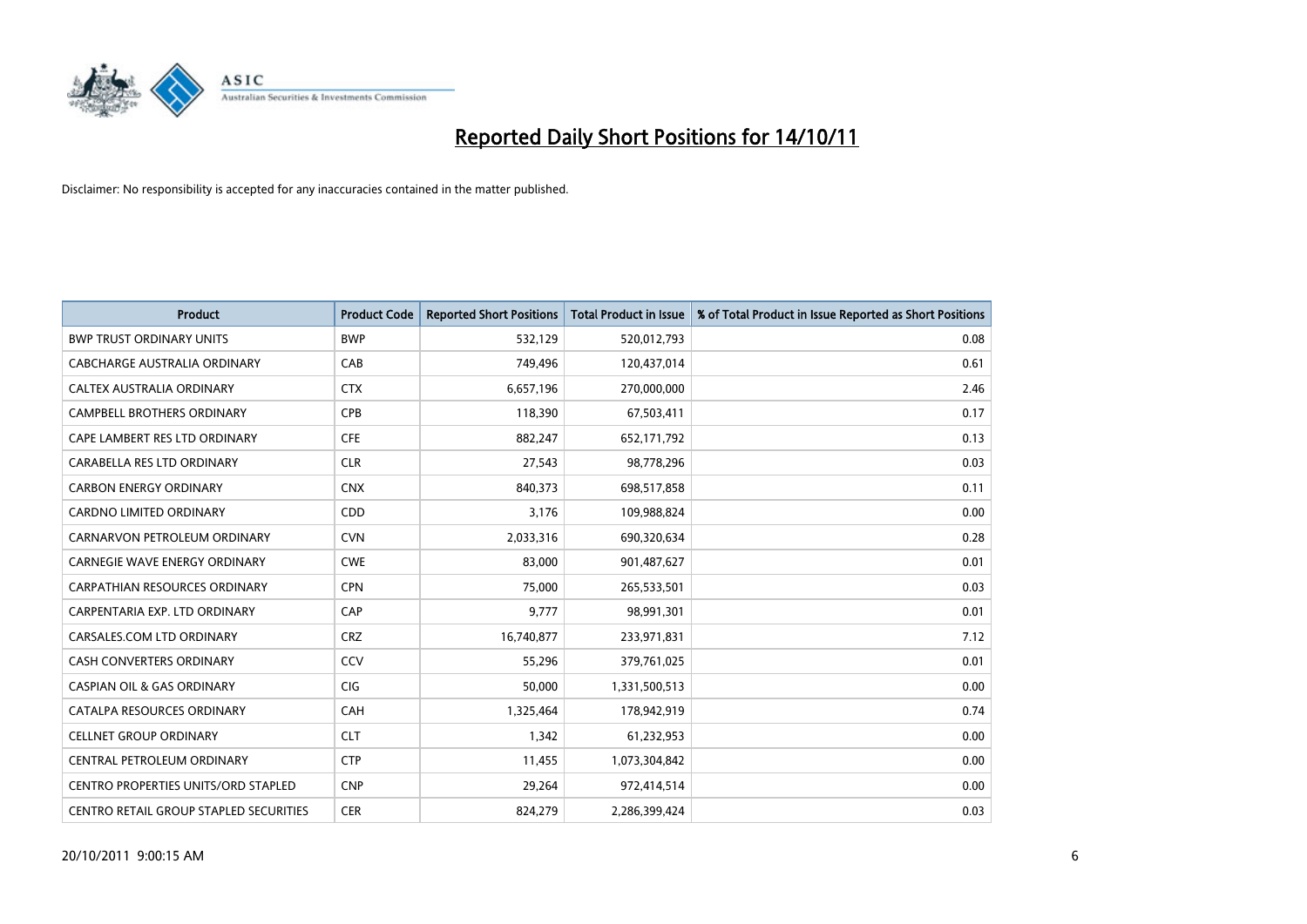

| <b>Product</b>                           | <b>Product Code</b> | <b>Reported Short Positions</b> | <b>Total Product in Issue</b> | % of Total Product in Issue Reported as Short Positions |
|------------------------------------------|---------------------|---------------------------------|-------------------------------|---------------------------------------------------------|
| <b>CERAMIC FUEL CELLS ORDINARY</b>       | <b>CFU</b>          | 709,938                         | 1,208,017,416                 | 0.06                                                    |
| CFS RETAIL PROPERTY UNITS                | <b>CFX</b>          | 55,957,646                      | 2,839,591,911                 | 1.97                                                    |
| CHALLENGER DIV.PRO. STAPLED UNITS        | <b>CDI</b>          | 139,117                         | 893,936,670                   | 0.01                                                    |
| <b>CHALLENGER INFRAST, STAPLED UNITS</b> | <b>CIF</b>          | 7,768                           | 316,223,785                   | 0.00                                                    |
| <b>CHALLENGER LIMITED ORDINARY</b>       | <b>CGF</b>          | 13,160,816                      | 523,340,221                   | 2.51                                                    |
| CHANDLER MACLEOD LTD ORDINARY            | <b>CMG</b>          | 11,970                          | 466,466,720                   | 0.00                                                    |
| CHARTER HALL GROUP STAPLED US PROHIBIT.  | <b>CHC</b>          | 614,422                         | 308,040,283                   | 0.19                                                    |
| <b>CHARTER HALL OFFICE UNIT</b>          | CQO                 | 2,755,043                       | 493,319,730                   | 0.55                                                    |
| <b>CHARTER HALL RETAIL UNITS</b>         | <b>COR</b>          | 602,359                         | 299,628,571                   | 0.19                                                    |
| CITIGOLD CORP LTD ORDINARY               | <b>CTO</b>          | 2,059,217                       | 1,105,078,301                 | 0.18                                                    |
| CLINUVEL PHARMACEUT. ORDINARY            | <b>CUV</b>          | 4,127                           | 30,394,206                    | 0.01                                                    |
| <b>CLOUGH LIMITED ORDINARY</b>           | <b>CLO</b>          | 126,019                         | 768,901,269                   | 0.01                                                    |
| <b>COAL &amp; ALLIED ORDINARY</b>        | <b>CNA</b>          | 697                             | 86,584,735                    | 0.00                                                    |
| COAL OF AFRICA LTD ORDINARY              | <b>CZA</b>          | 363,664                         | 532,139,661                   | 0.07                                                    |
| <b>COALSPUR MINES LTD ORDINARY</b>       | <b>CPL</b>          | 881,486                         | 579,768,744                   | 0.13                                                    |
| COCA-COLA AMATIL ORDINARY                | <b>CCL</b>          | 5,198,209                       | 759,567,552                   | 0.66                                                    |
| <b>COCHLEAR LIMITED ORDINARY</b>         | <b>COH</b>          | 3,156,626                       | 56,877,410                    | 5.53                                                    |
| COCKATOO COAL ORDINARY                   | <b>COK</b>          | 5,972,231                       | 1,016,196,908                 | 0.58                                                    |
| <b>COFFEY INTERNATIONAL ORDINARY</b>     | <b>COF</b>          | 1,515,505                       | 134,066,081                   | 1.12                                                    |
| <b>COKAL LTD ORDINARY</b>                | <b>CKA</b>          | 615,215                         | 131,700,735                   | 0.47                                                    |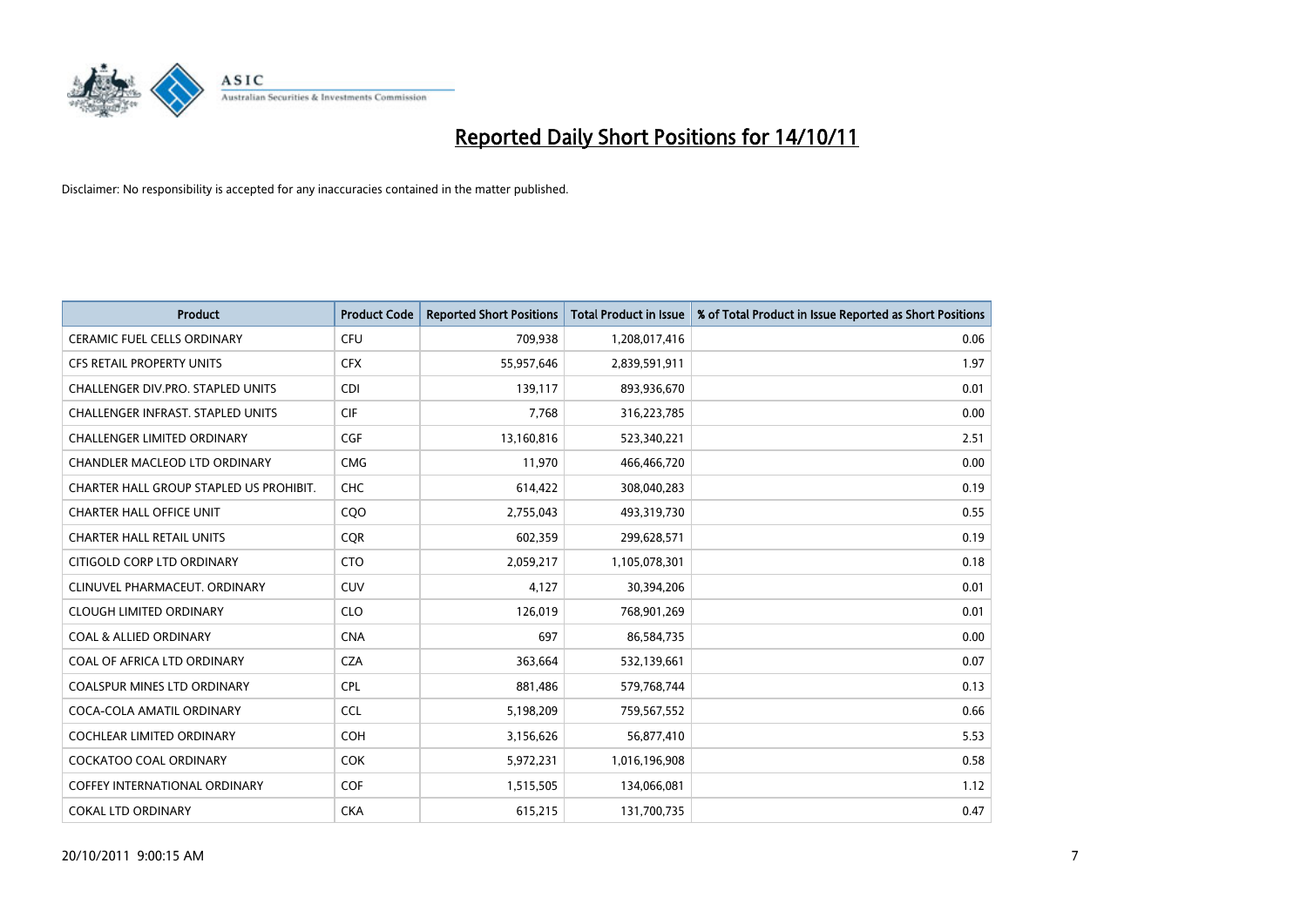

| <b>Product</b>                          | <b>Product Code</b> | <b>Reported Short Positions</b> | <b>Total Product in Issue</b> | % of Total Product in Issue Reported as Short Positions |
|-----------------------------------------|---------------------|---------------------------------|-------------------------------|---------------------------------------------------------|
| COMMONWEALTH BANK, ORDINARY             | <b>CBA</b>          | 32,582,180                      | 1,558,713,344                 | 2.03                                                    |
| COMMONWEALTH PROP ORDINARY UNITS        | <b>CPA</b>          | 40,876,163                      | 2,458,123,552                 | 1.66                                                    |
| <b>COMPASS RESOURCES ORDINARY</b>       | <b>CMR</b>          | 160,952                         | 147,402,920                   | 0.11                                                    |
| <b>COMPUTERSHARE LTD ORDINARY</b>       | CPU                 | 3,688,476                       | 555,664,059                   | 0.63                                                    |
| <b>CONNECTEAST GROUP STAPLED</b>        | <b>CEU</b>          | 239,775                         | 3,940,145,951                 | 0.00                                                    |
| CONQUEST MINING ORDINARY                | COT                 | 148,839                         | 583,241,478                   | 0.02                                                    |
| CONSOLIDATED MEDIA, ORDINARY            | <b>CMI</b>          | 1,733,732                       | 561,834,996                   | 0.30                                                    |
| CONTANGO MICROCAP ORDINARY              | <b>CTN</b>          | 7,500                           | 147,467,406                   | 0.01                                                    |
| CONTINENTAL COAL LTD ORDINARY           | CCC                 | 113,854                         | 372,662,917                   | 0.03                                                    |
| <b>COOPER ENERGY LTD ORDINARY</b>       | COE                 | 89,539                          | 292,576,001                   | 0.03                                                    |
| <b>COPPER STRIKE LTD ORDINARY</b>       | <b>CSE</b>          | 714                             | 129,455,571                   | 0.00                                                    |
| <b>CORDLIFE LIMITED ORDINARY</b>        | CBB                 |                                 | 150,887,354                   | 0.00                                                    |
| <b>COUNT FINANCIAL ORDINARY</b>         | COU                 | 427,808                         | 262,282,684                   | 0.16                                                    |
| <b>CREDIT CORP GROUP ORDINARY</b>       | <b>CCP</b>          | 6,367                           | 45,571,114                    | 0.01                                                    |
| <b>CROMWELL PROP STAPLED SECURITIES</b> | <b>CMW</b>          | 82,570                          | 966,845,859                   | 0.01                                                    |
| <b>CROWN LIMITED ORDINARY</b>           | <b>CWN</b>          | 1,568,562                       | 758,394,185                   | 0.17                                                    |
| <b>CSG LIMITED ORDINARY</b>             | CSV                 | 766,698                         | 282,567,499                   | 0.28                                                    |
| <b>CSL LIMITED ORDINARY</b>             | <b>CSL</b>          | 5,704,316                       | 524,996,929                   | 1.05                                                    |
| <b>CSR LIMITED ORDINARY</b>             | <b>CSR</b>          | 24,490,797                      | 506,000,315                   | 4.82                                                    |
| <b>CUDECO LIMITED ORDINARY</b>          | CDU                 | 1,756,092                       | 138,649,865                   | 1.26                                                    |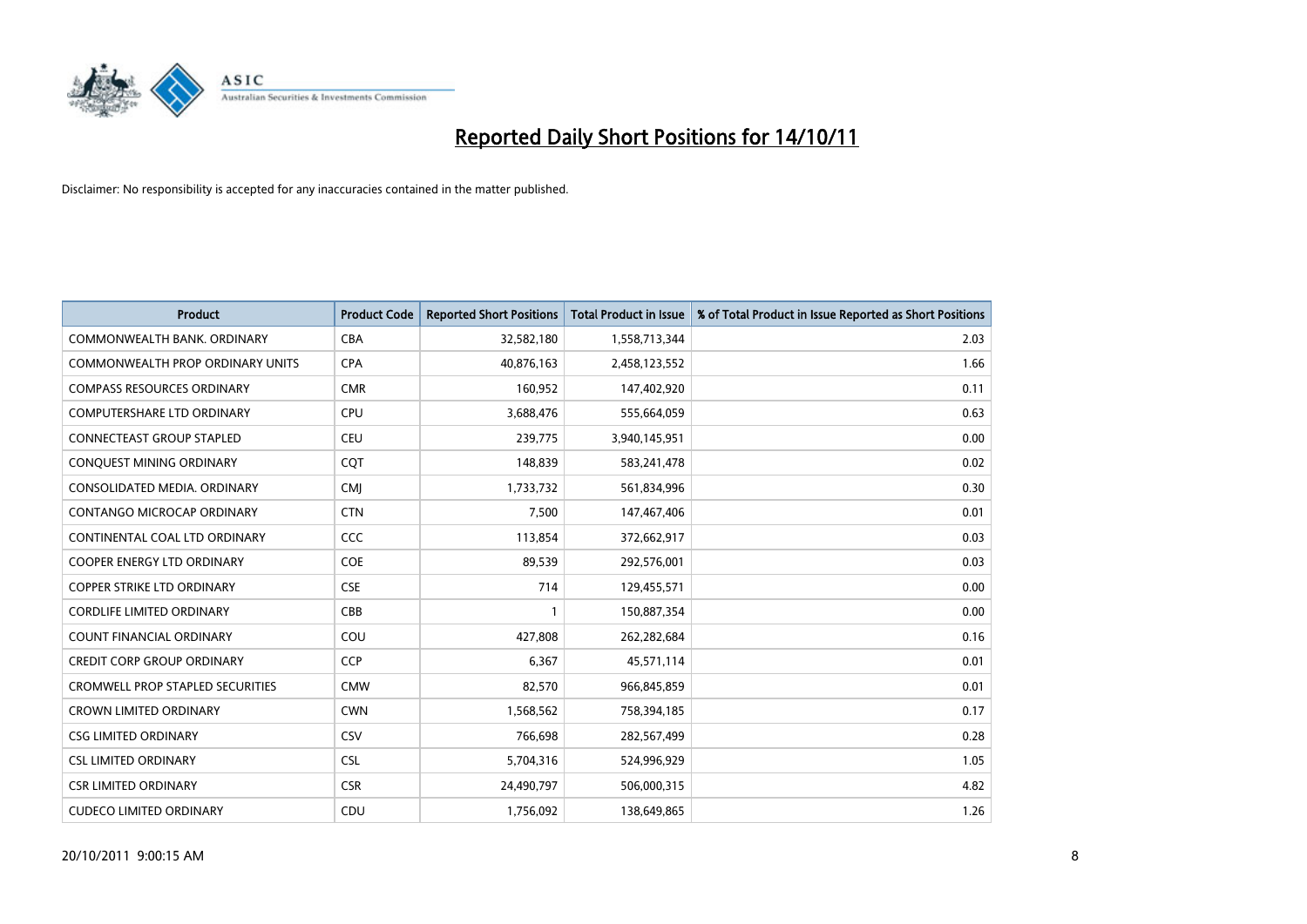

| <b>Product</b>                     | <b>Product Code</b> | <b>Reported Short Positions</b> | <b>Total Product in Issue</b> | % of Total Product in Issue Reported as Short Positions |
|------------------------------------|---------------------|---------------------------------|-------------------------------|---------------------------------------------------------|
| <b>CUSTOMERS LIMITED ORDINARY</b>  | <b>CUS</b>          | 67,652                          | 134,869,357                   | 0.05                                                    |
| DART ENERGY LTD ORDINARY           | <b>DTE</b>          | 6,436,041                       | 720,875,002                   | 0.89                                                    |
| DAVID JONES LIMITED ORDINARY       | <b>DJS</b>          | 54,345,100                      | 520,751,395                   | 10.43                                                   |
| DECMIL GROUP LIMITED ORDINARY      | <b>DCG</b>          | 68,373                          | 124,269,568                   | 0.04                                                    |
| DEEP YELLOW LIMITED ORDINARY       | <b>DYL</b>          | 15,876                          | 1,128,506,403                 | 0.00                                                    |
| DEVINE LIMITED ORDINARY            | <b>DVN</b>          | 1,700                           | 634,918,223                   | 0.00                                                    |
| DEXUS PROPERTY GROUP STAPLED UNITS | <b>DXS</b>          | 15,731,360                      | 4,839,024,176                 | 0.30                                                    |
| DISCOVERY METALS LTD ORDINARY      | <b>DML</b>          | 9,027,879                       | 439,128,231                   | 2.06                                                    |
| DOMINO PIZZA ENTERPR ORDINARY      | <b>DMP</b>          | 258,445                         | 69,024,674                    | 0.38                                                    |
| DOWNER EDI LIMITED ORDINARY        | <b>DOW</b>          | 5,836,507                       | 429,100,296                   | 1.35                                                    |
| DUET GROUP STAPLED US PROHIBIT.    | <b>DUE</b>          | 7,131,123                       | 1,091,628,341                 | 0.63                                                    |
| DULUXGROUP LIMITED ORDINARY        | <b>DLX</b>          | 9,884,621                       | 367,456,259                   | 2.68                                                    |
| EASTERN STAR GAS ORDINARY          | ESG                 | 23,954,008                      | 992,847,041                   | 2.40                                                    |
| ECHO ENTERTAINMENT ORDINARY        | <b>EGP</b>          | 5,178,669                       | 688,019,737                   | 0.76                                                    |
| <b>ELDERS LIMITED ORDINARY</b>     | <b>ELD</b>          | 16,596,567                      | 448,598,480                   | 3.69                                                    |
| ELDORADO GOLD CORP CDI 1:1         | EAU                 | 15,446                          | 9,736,395                     | 0.16                                                    |
| ELEMENTAL MINERALS ORDINARY        | <b>ELM</b>          | 262,245                         | 222,710,867                   | 0.12                                                    |
| ELEMENTOS LIMITED ORDINARY         | <b>ELT</b>          | 16                              | 77,068,979                    | 0.00                                                    |
| ELIXIR PETROLEUM LTD ORDINARY      | <b>EXR</b>          | 324,400                         | 217,288,472                   | 0.15                                                    |
| <b>EMECO HOLDINGS ORDINARY</b>     | <b>EHL</b>          | 2,376,648                       | 631,237,586                   | 0.39                                                    |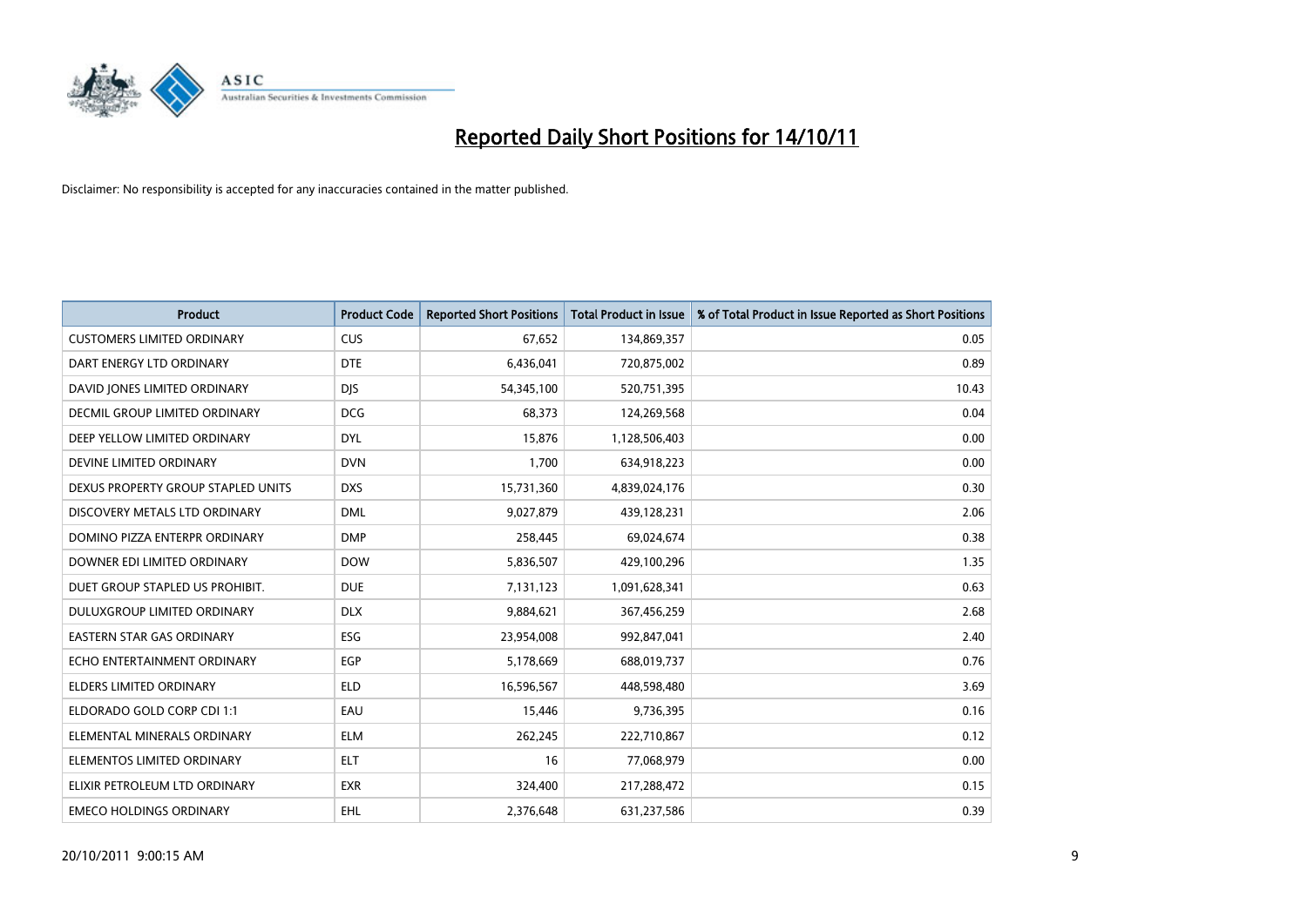

| <b>Product</b>                        | <b>Product Code</b> | <b>Reported Short Positions</b> | <b>Total Product in Issue</b> | % of Total Product in Issue Reported as Short Positions |
|---------------------------------------|---------------------|---------------------------------|-------------------------------|---------------------------------------------------------|
| <b>ENERGY RESOURCES ORDINARY 'A'</b>  | <b>ERA</b>          | 5,685,878                       | 190,737,934                   | 2.99                                                    |
| <b>ENERGY WORLD CORPOR, ORDINARY</b>  | <b>EWC</b>          | 20,864,392                      | 1,734,166,672                 | 1.19                                                    |
| ENTEK ENERGY LTD ORDINARY             | ETE                 | 489,903                         | 510,657,387                   | 0.10                                                    |
| ENTELLECT LIMITED ORDINARY            | <b>ESN</b>          | 464,050                         | 985,337,932                   | 0.05                                                    |
| <b>ENVESTRA LIMITED ORDINARY</b>      | <b>ENV</b>          | 3,053,276                       | 1,468,560,201                 | 0.20                                                    |
| <b>EXTRACT RESOURCES ORDINARY</b>     | <b>EXT</b>          | 280,648                         | 251,159,163                   | 0.10                                                    |
| FAIRFAX MEDIA LTD ORDINARY            | <b>FXI</b>          | 352,300,882                     | 2,351,955,725                 | 14.98                                                   |
| <b>FAR LTD ORDINARY</b>               | <b>FAR</b>          | 21,000,000                      | 1,245,401,164                 | 1.69                                                    |
| FERRAUS LIMITED ORDINARY              | <b>FRS</b>          | 370                             | 408,884,504                   | 0.00                                                    |
| FISHER & PAYKEL APP. ORDINARY         | <b>FPA</b>          | 18,298                          | 724,235,162                   | 0.00                                                    |
| FKP PROPERTY GROUP STAPLED SECURITIES | <b>FKP</b>          | 25,485,762                      | 1,197,968,723                 | 2.12                                                    |
| FLEETWOOD CORP ORDINARY               | <b>FWD</b>          | 555,910                         | 58,696,301                    | 0.93                                                    |
| FLETCHER BUILDING ORDINARY            | <b>FBU</b>          | 8,858,804                       | 678,573,570                   | 1.28                                                    |
| <b>FLEXIGROUP LIMITED ORDINARY</b>    | <b>FXL</b>          | 58.477                          | 277,862,586                   | 0.02                                                    |
| <b>FLIGHT CENTRE ORDINARY</b>         | <b>FLT</b>          | 4,988,183                       | 99,982,877                    | 4.98                                                    |
| FLINDERS MINES LTD ORDINARY           | <b>FMS</b>          | 21,479,084                      | 1,821,300,404                 | 1.17                                                    |
| <b>FOCUS MINERALS LTD ORDINARY</b>    | <b>FML</b>          | 13,822,948                      | 4,320,773,701                 | 0.31                                                    |
| FORGE GROUP LIMITED ORDINARY          | FGE                 | 111,949                         | 83,429,014                    | 0.13                                                    |
| FORTE ENERGY NL ORDINARY              | FTE                 | 2,658,986                       | 695,589,311                   | 0.38                                                    |
| FORTESCUE METALS GRP ORDINARY         | <b>FMG</b>          | 59,214,248                      | 3,113,798,659                 | 1.86                                                    |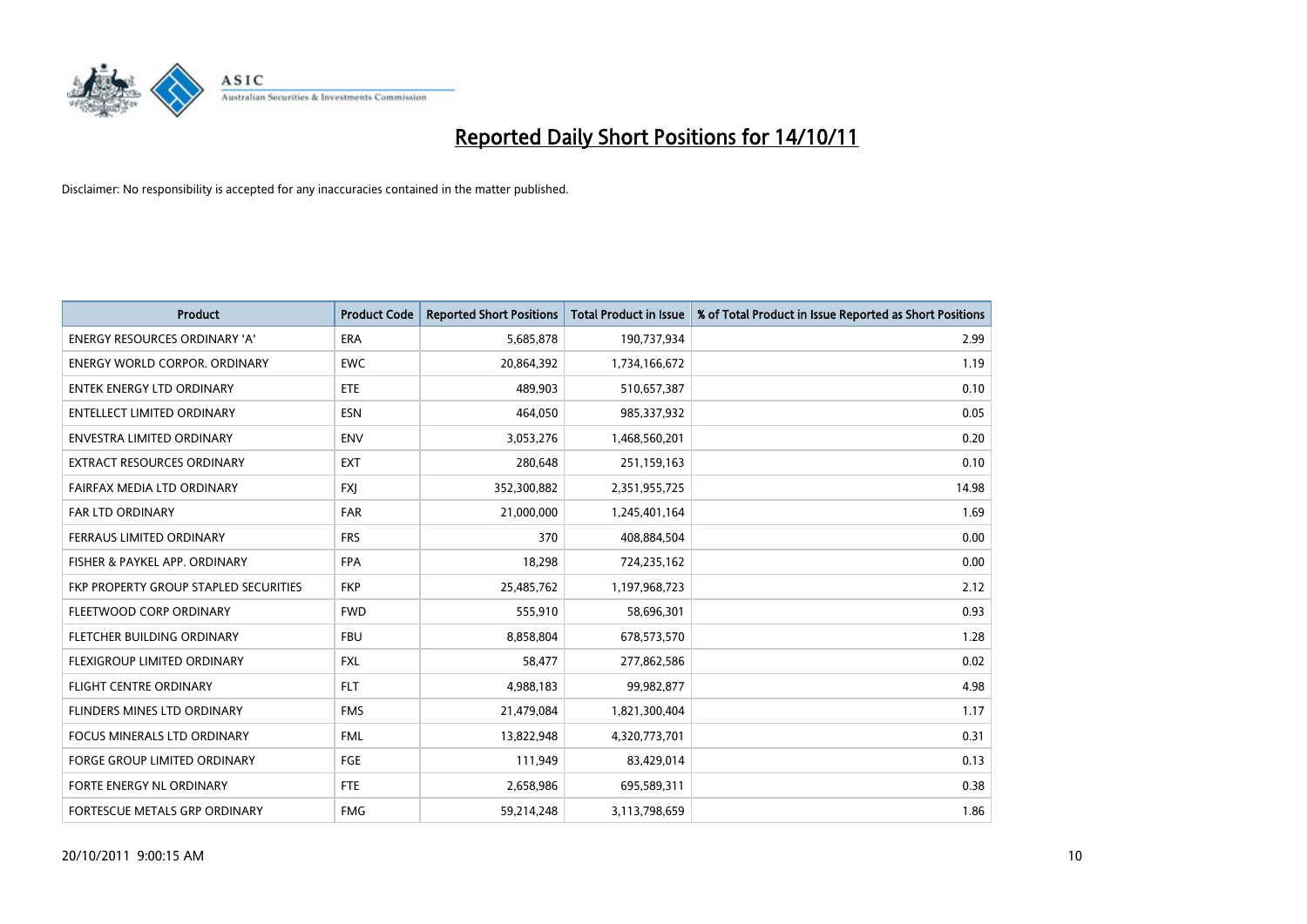

| <b>Product</b>                              | <b>Product Code</b> | <b>Reported Short Positions</b> | <b>Total Product in Issue</b> | % of Total Product in Issue Reported as Short Positions |
|---------------------------------------------|---------------------|---------------------------------|-------------------------------|---------------------------------------------------------|
| <b>FOSTER'S GROUP ORDINARY</b>              | FGL                 | 9,856,881                       | 1,941,514,539                 | 0.47                                                    |
| FTD CORPORATION ORDINARY                    | <b>FTD</b>          | 8,088                           | 36,474,593                    | 0.02                                                    |
| <b>FUNTASTIC LIMITED ORDINARY</b>           | <b>FUN</b>          | 322,528                         | 340,997,682                   | 0.09                                                    |
| <b>G.U.D. HOLDINGS ORDINARY</b>             | GUD                 | 465,512                         | 70,107,387                    | 0.65                                                    |
| <b>GALAXY RESOURCES ORDINARY</b>            | GXY                 | 2,620,933                       | 323,327,000                   | 0.80                                                    |
| <b>GEODYNAMICS LIMITED ORDINARY</b>         | GDY                 | 86,812                          | 337,084,174                   | 0.03                                                    |
| <b>GINDALBIE METALS LTD ORDINARY</b>        | GBG                 | 24,171,014                      | 1,135,565,349                 | 2.12                                                    |
| <b>GLOBAL MINING ORDINARY</b>               | <b>GMI</b>          | 8,951                           | 184,894,556                   | 0.00                                                    |
| <b>GLOUCESTER COAL ORDINARY</b>             | GCL                 | 1,513,030                       | 202,905,967                   | 0.74                                                    |
| <b>GME RESOURCES LTD ORDINARY</b>           | <b>GME</b>          | 800                             | 322,635,902                   | 0.00                                                    |
| <b>GOLD ONE INT LTD ORDINARY</b>            | GDO                 | 976,690                         | 809,004,592                   | 0.12                                                    |
| <b>GOLD ROAD RES LTD ORDINARY</b>           | GOR                 | 111,563                         | 364,650,665                   | 0.04                                                    |
| <b>GOLDEN WEST RESOURCE ORDINARY</b>        | <b>GWR</b>          | 1,617                           | 192,082,567                   | 0.00                                                    |
| <b>GOODMAN FIELDER, ORDINARY</b>            | <b>GFF</b>          | 96,559,787                      | 1,793,843,797                 | 5.37                                                    |
| <b>GOODMAN FIELDER. RTS 14-OCT-11 FORUS</b> | <b>GFFR</b>         | 133,015                         | 143,790,254                   | 0.09                                                    |
| <b>GOODMAN GROUP STAPLED US PROHIBIT.</b>   | GMG                 | 35,962,623                      | 7,394,907,651                 | 0.48                                                    |
| <b>GPT GROUP STAPLED SEC.</b>               | GPT                 | 14,550,740                      | 1,836,242,729                 | 0.79                                                    |
| <b>GRAINCORP LIMITED A CLASS ORDINARY</b>   | <b>GNC</b>          | 874,250                         | 198,318,900                   | 0.43                                                    |
| <b>GRANGE RESOURCES, ORDINARY</b>           | GRR                 | 531,228                         | 1,153,937,134                 | 0.03                                                    |
| <b>GREENCAP LIMITED ORDINARY</b>            | GCG                 |                                 | 262,515,385                   | 0.00                                                    |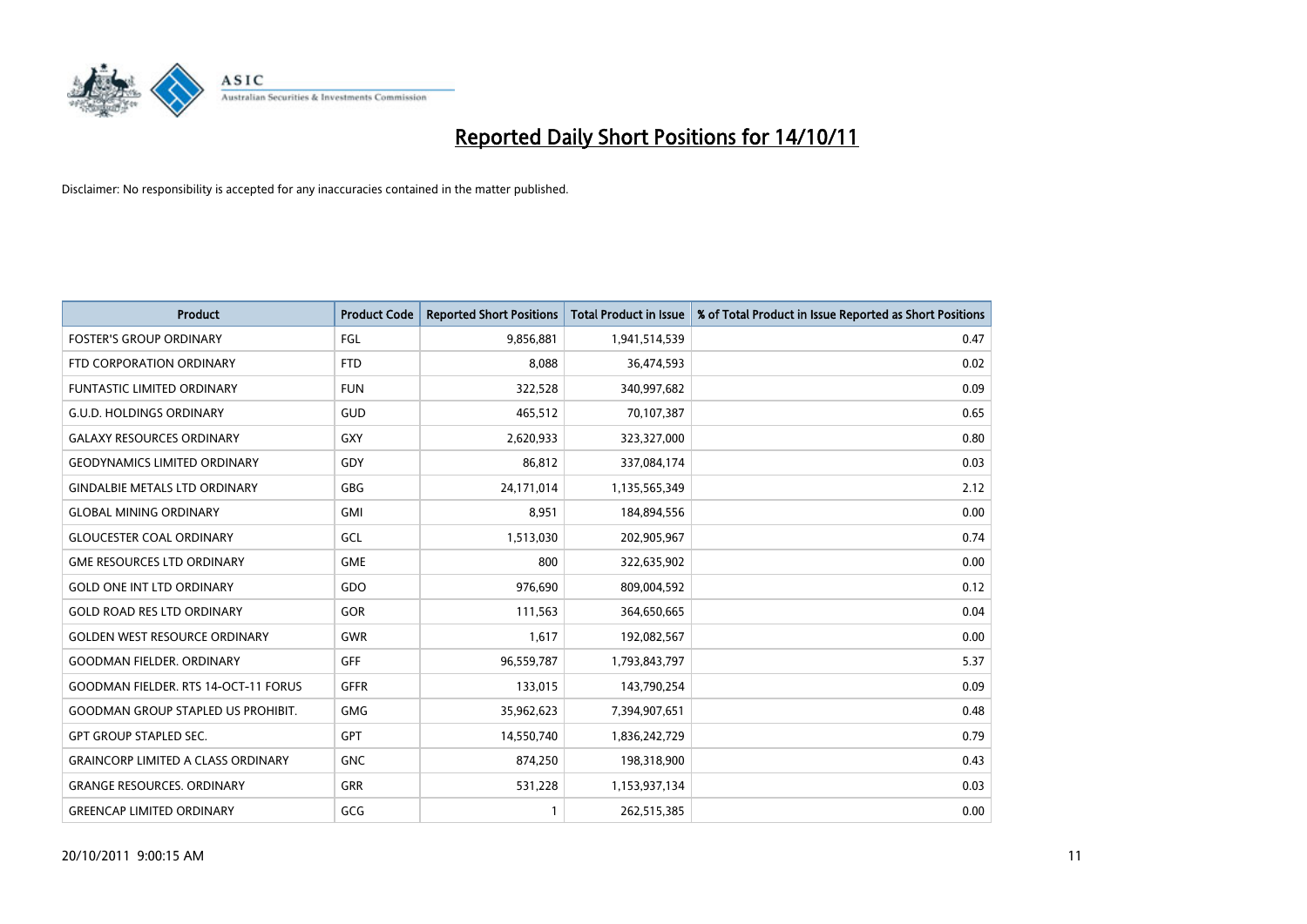

| <b>Product</b>                        | <b>Product Code</b> | <b>Reported Short Positions</b> | <b>Total Product in Issue</b> | % of Total Product in Issue Reported as Short Positions |
|---------------------------------------|---------------------|---------------------------------|-------------------------------|---------------------------------------------------------|
| <b>GREENLAND MIN EN LTD ORDINARY</b>  | GGG                 | 2,738,002                       | 410,407,582                   | 0.65                                                    |
| <b>GRYPHON MINERALS LTD ORDINARY</b>  | GRY                 | 2,536,343                       | 300,122,058                   | 0.83                                                    |
| <b>GUILDFORD COAL LTD ORDINARY</b>    | <b>GUF</b>          | 2,236,060                       | 219,654,168                   | 1.03                                                    |
| <b>GUINNESS PEAT GROUP. CDI 1:1</b>   | <b>GPG</b>          | 54                              | 266,628,162                   | 0.00                                                    |
| <b>GUNNS LIMITED ORDINARY</b>         | <b>GNS</b>          | 54,606,307                      | 848,401,559                   | 6.41                                                    |
| <b>GWA GROUP LTD ORDINARY</b>         | <b>GWA</b>          | 10,986,418                      | 301,525,014                   | 3.65                                                    |
| HARVEY NORMAN ORDINARY                | <b>HVN</b>          | 61,335,959                      | 1,062,316,784                 | 5.79                                                    |
| HASTIE GROUP LIMITED ORDINARY         | <b>HST</b>          | 3,275,147                       | 1,369,040,011                 | 0.23                                                    |
| HASTINGS DIVERSIFIED STAPLED SECURITY | <b>HDF</b>          | 3,689,409                       | 530,001,072                   | 0.71                                                    |
| <b>HEARTWARE INT INC CDI 35:1</b>     | <b>HIN</b>          | 272,008                         | 48,598,550                    | 0.56                                                    |
| <b>HENDERSON GROUP CDI 1:1</b>        | <b>HGG</b>          | 9,896,451                       | 642,886,460                   | 1.54                                                    |
| HFA HOLDINGS LIMITED ORDINARY         | <b>HFA</b>          | 8,273                           | 117,332,831                   | 0.00                                                    |
| HIGHLANDS PACIFIC ORDINARY            | <b>HIG</b>          | 2,496,955                       | 686,082,148                   | 0.36                                                    |
| HILLGROVE RES LTD ORDINARY            | <b>HGO</b>          | 1,561,563                       | 793,698,575                   | 0.20                                                    |
| HILLS HOLDINGS LTD ORDINARY           | <b>HIL</b>          | 4,249,200                       | 247,928,145                   | 1.70                                                    |
| HORIZON OIL LIMITED ORDINARY          | <b>HZN</b>          | 15,689,825                      | 1,130,811,515                 | 1.39                                                    |
| HUNNU COAL LIMITED ORDINARY           | <b>HUN</b>          | 22,773                          | 218,565,002                   | 0.01                                                    |
| <b>IINET LIMITED ORDINARY</b>         | <b>IIN</b>          | 1,191,519                       | 152,169,119                   | 0.78                                                    |
| <b>ILUKA RESOURCES ORDINARY</b>       | ILU                 | 6,343,979                       | 418,700,517                   | 1.50                                                    |
| <b>IMDEX LIMITED ORDINARY</b>         | <b>IMD</b>          | 769,786                         | 204,447,435                   | 0.35                                                    |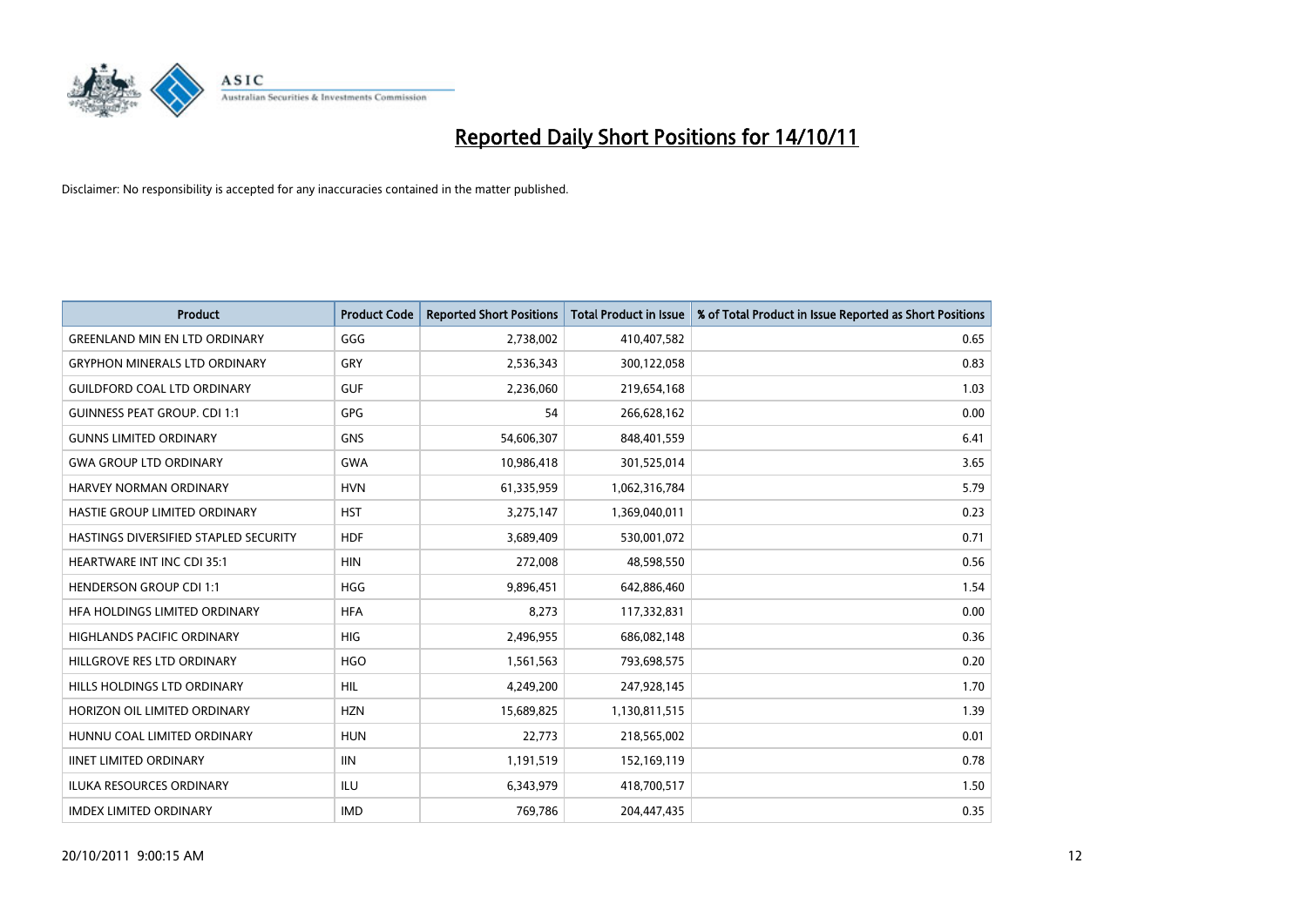

| <b>Product</b>                                | <b>Product Code</b> | <b>Reported Short Positions</b> | <b>Total Product in Issue</b> | % of Total Product in Issue Reported as Short Positions |
|-----------------------------------------------|---------------------|---------------------------------|-------------------------------|---------------------------------------------------------|
| IMF (AUSTRALIA) LTD ORDINARY                  | <b>IMF</b>          | 347,984                         | 123,828,193                   | 0.27                                                    |
| IMX RESOURCES LTD ORDINARY                    | <b>IXR</b>          | 20,000                          | 262,612,803                   | 0.01                                                    |
| <b>INCITEC PIVOT ORDINARY</b>                 | IPL                 | 995,266                         | 1,628,730,107                 | 0.04                                                    |
| INDEPENDENCE GROUP ORDINARY                   | <b>IGO</b>          | 4,392,896                       | 202,907,135                   | 2.16                                                    |
| <b>INDOPHIL RESOURCES ORDINARY</b>            | <b>IRN</b>          | 3,753,592                       | 995,437,860                   | 0.38                                                    |
| <b>INDUSTREA LIMITED ORDINARY</b>             | IDL                 | 1,028,709                       | 364,733,566                   | 0.27                                                    |
| <b>INFIGEN ENERGY STAPLED SECURITIES</b>      | <b>IFN</b>          | 5,979,490                       | 762,265,972                   | 0.80                                                    |
| ING RE COM GROUP STAPLED SECURITIES           | ILF.                | 3,583                           | 441,029,194                   | 0.00                                                    |
| INSURANCE AUSTRALIA ORDINARY                  | IAG                 | 12,750,561                      | 2,079,034,021                 | 0.59                                                    |
| INTEGRA MINING LTD, ORDINARY                  | <b>IGR</b>          | 5,264,907                       | 843,743,881                   | 0.61                                                    |
| <b>INTREPID MINES ORDINARY</b>                | <b>IAU</b>          | 1,908,011                       | 522,374,199                   | 0.37                                                    |
| <b>INVESTA OFFICE FUND STAPLED SECURITIES</b> | <b>IOF</b>          | 13,257,007                      | 2,657,463,999                 | 0.50                                                    |
| INVOCARE LIMITED ORDINARY                     | <b>IVC</b>          | 1,144,467                       | 110,030,298                   | 1.03                                                    |
| ION LIMITED ORDINARY                          | <b>ION</b>          | 164,453                         | 256,365,105                   | 0.06                                                    |
| <b>IOOF HOLDINGS LTD ORDINARY</b>             | IFL                 | 944,553                         | 229,794,395                   | 0.40                                                    |
| IRESS MARKET TECH. ORDINARY                   | <b>IRE</b>          | 803,596                         | 127,036,010                   | 0.63                                                    |
| <b>IRON ORE HOLDINGS ORDINARY</b>             | <b>IOH</b>          | 20,025                          | 166,087,005                   | 0.01                                                    |
| ISHARES MSCI AUS 200 ISHARES MSCI AUS 200     | <b>IOZ</b>          | 74,980                          | 2,326,394                     | 3.22                                                    |
| ISHARES MSCI EM MKTS CDI 1:1                  | IEM                 | 25,899                          | 425,700,000                   | 0.01                                                    |
| ISHARES S&P HIGH DIV ISHARES S&P HIGH DIV     | <b>IHD</b>          | 71,261                          | 2.201.253                     | 3.24                                                    |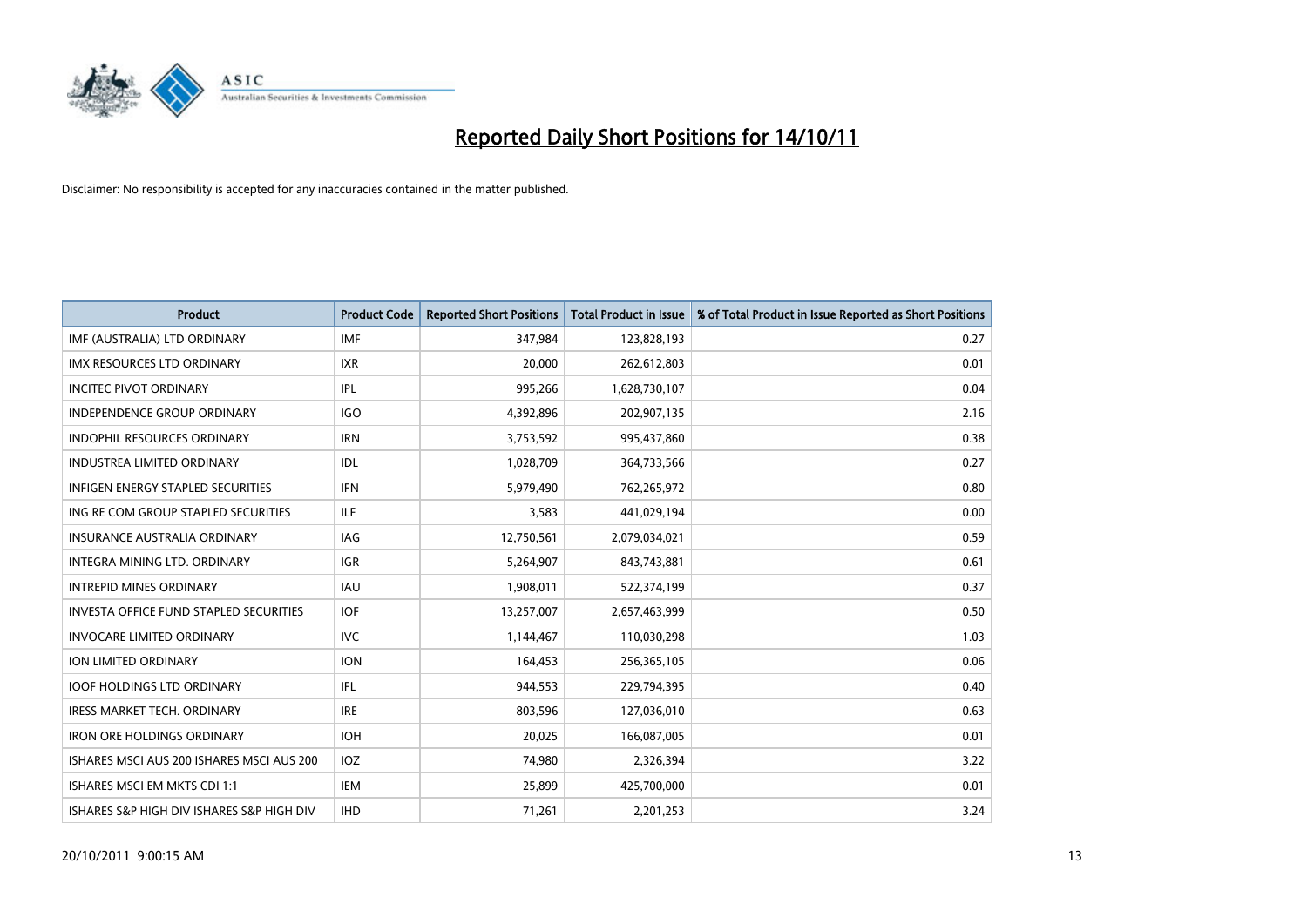

| <b>Product</b>                           | <b>Product Code</b> | <b>Reported Short Positions</b> | <b>Total Product in Issue</b> | % of Total Product in Issue Reported as Short Positions |
|------------------------------------------|---------------------|---------------------------------|-------------------------------|---------------------------------------------------------|
| ISHARES SMALL ORDS ISHARES SMALL ORDS    | <b>ISO</b>          | 704,003                         | 5,401,916                     | 13.03                                                   |
| IVANHOE AUSTRALIA ORDINARY               | <b>IVA</b>          | 688,093                         | 484,165,340                   | 0.13                                                    |
| JAMES HARDIE INDUST CHESS DEPOSITARY INT | <b>IHX</b>          | 24,822,185                      | 435,640,582                   | 5.67                                                    |
| <b>JAMESON RESOURCES ORDINARY</b>        | <b>JAL</b>          | 1,600,000                       | 95,828,865                    | 1.67                                                    |
| <b>IB HI-FI LIMITED ORDINARY</b>         | <b>IBH</b>          | 19,587,067                      | 98,756,791                    | 19.86                                                   |
| <b>JUPITER MINES ORDINARY</b>            | <b>IMS</b>          | 4,437                           | 1,561,235,037                 | 0.00                                                    |
| <b>KAGARA LTD ORDINARY</b>               | <b>KZL</b>          | 12,279,336                      | 718,068,836                   | 1.69                                                    |
| KAROON GAS AUSTRALIA ORDINARY            | <b>KAR</b>          | 4,381,451                       | 221,420,769                   | 1.98                                                    |
| KASBAH RESOURCES ORDINARY                | <b>KAS</b>          | 500                             | 364,262,596                   | 0.00                                                    |
| KATHMANDU HOLD LTD ORDINARY              | <b>KMD</b>          | 2,050,550                       | 200,000,000                   | 1.02                                                    |
| <b>KEYBRIDGE CAPITAL ORDINARY</b>        | <b>KBC</b>          | 5,999                           | 172,070,564                   | 0.00                                                    |
| KIMBERLEY METALS LTD ORDINARY            | <b>KBL</b>          | 1,820                           | 164,752,978                   | 0.00                                                    |
| KINGSGATE CONSOLID. ORDINARY             | <b>KCN</b>          | 2,219,216                       | 139,039,834                   | 1.59                                                    |
| KINGSROSE MINING LTD ORDINARY            | <b>KRM</b>          | 832,249                         | 267, 223, 726                 | 0.31                                                    |
| LEIGHTON HOLDINGS ORDINARY               | LEI                 | 10,062,367                      | 336,515,596                   | 2.99                                                    |
| LEND LEASE GROUP UNIT/ORD STAPLED        | LLC                 | 3,057,002                       | 571,804,090                   | 0.52                                                    |
| LINC ENERGY LTD ORDINARY                 | <b>LNC</b>          | 6,589,550                       | 503,418,900                   | 1.30                                                    |
| LIQUEFIED NATURAL ORDINARY               | <b>LNG</b>          | 370,140                         | 267,699,015                   | 0.14                                                    |
| LYNAS CORPORATION ORDINARY               | <b>LYC</b>          | 89,638,652                      | 1,713,846,913                 | 5.24                                                    |
| M2 TELECOMMUNICATION ORDINARY            | <b>MTU</b>          | 138.945                         | 123,810,285                   | 0.09                                                    |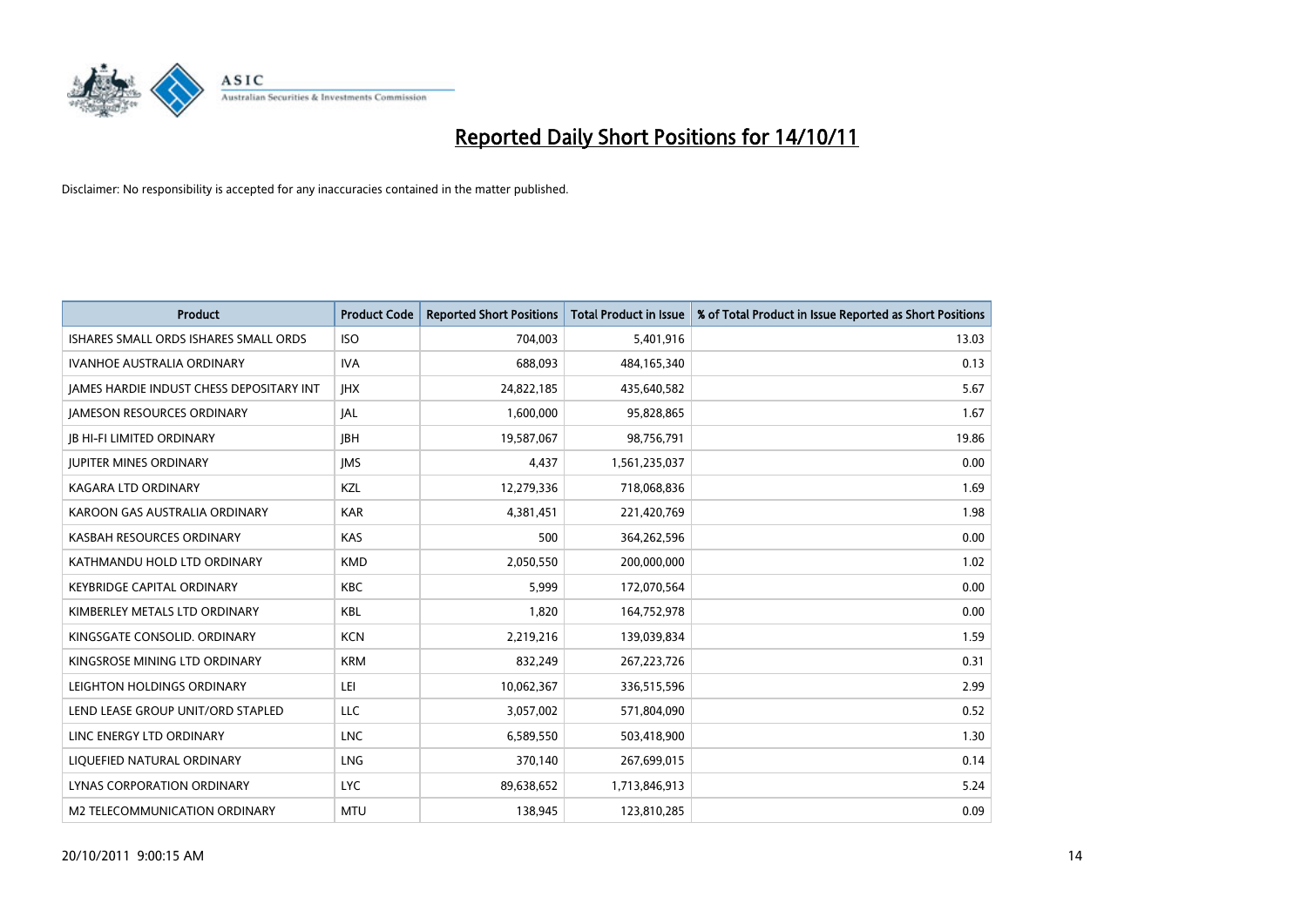

| <b>Product</b>                        | <b>Product Code</b> | <b>Reported Short Positions</b> | <b>Total Product in Issue</b> | % of Total Product in Issue Reported as Short Positions |
|---------------------------------------|---------------------|---------------------------------|-------------------------------|---------------------------------------------------------|
| MACARTHUR COAL ORDINARY               | <b>MCC</b>          | 624,628                         | 302,092,343                   | 0.20                                                    |
| <b>MACMAHON HOLDINGS ORDINARY</b>     | <b>MAH</b>          | 5,132,038                       | 738,631,705                   | 0.67                                                    |
| MACQ ATLAS ROADS GRP ORDINARY STAPLED | <b>MQA</b>          | 12,842,501                      | 464,279,594                   | 2.76                                                    |
| MACQUARIE GROUP LTD ORDINARY          | <b>MOG</b>          | 5,556,800                       | 348,285,032                   | 1.57                                                    |
| <b>MANAS RES LTD ORDINARY</b>         | <b>MSR</b>          | 87,400                          | 183,919,861                   | 0.05                                                    |
| MAP GROUP STAPLED US PROHIBIT.        | <b>MAP</b>          | 5,927,131                       | 1,861,210,782                 | 0.30                                                    |
| MATRIX C & E LTD ORDINARY             | <b>MCE</b>          | 323,600                         | 77,081,507                    | 0.41                                                    |
| MCMILLAN SHAKESPEARE ORDINARY         | <b>MMS</b>          | 38,355                          | 68,305,227                    | 0.04                                                    |
| MCPHERSON'S LTD ORDINARY              | <b>MCP</b>          | 14,050                          | 72,401,758                    | 0.02                                                    |
| MEDUSA MINING LTD ORDINARY            | <b>MML</b>          | 1,034,331                       | 188,827,911                   | 0.54                                                    |
| MELBOURNE IT LIMITED ORDINARY         | <b>MLB</b>          | 136,142                         | 80,662,621                    | 0.17                                                    |
| MEO AUSTRALIA LTD ORDINARY            | <b>MEO</b>          | 332,510                         | 539,913,260                   | 0.06                                                    |
| <b>MERMAID MARINE ORDINARY</b>        | <b>MRM</b>          | 1,255,171                       | 217,718,357                   | 0.56                                                    |
| MESOBLAST LIMITED ORDINARY            | <b>MSB</b>          | 6,387,671                       | 280,425,258                   | 2.27                                                    |
| METALS X LIMITED ORDINARY             | <b>MLX</b>          | 326,940                         | 1,340,453,375                 | 0.03                                                    |
| METCASH LIMITED ORDINARY              | <b>MTS</b>          | 32,199,983                      | 771,343,008                   | 4.17                                                    |
| METGASCO LIMITED ORDINARY             | <b>MEL</b>          | 235,435                         | 337,396,221                   | 0.07                                                    |
| METMINCO LIMITED ORDINARY             | <b>MNC</b>          | 722,717                         | 1,462,616,146                 | 0.05                                                    |
| METROCOAL LIMITED ORDINARY            | <b>MTE</b>          | 287,500                         | 102,123,663                   | 0.28                                                    |
| MHM METALS LIMITED ORDINARY           | <b>MHM</b>          | 68,125                          | 102,334,203                   | 0.07                                                    |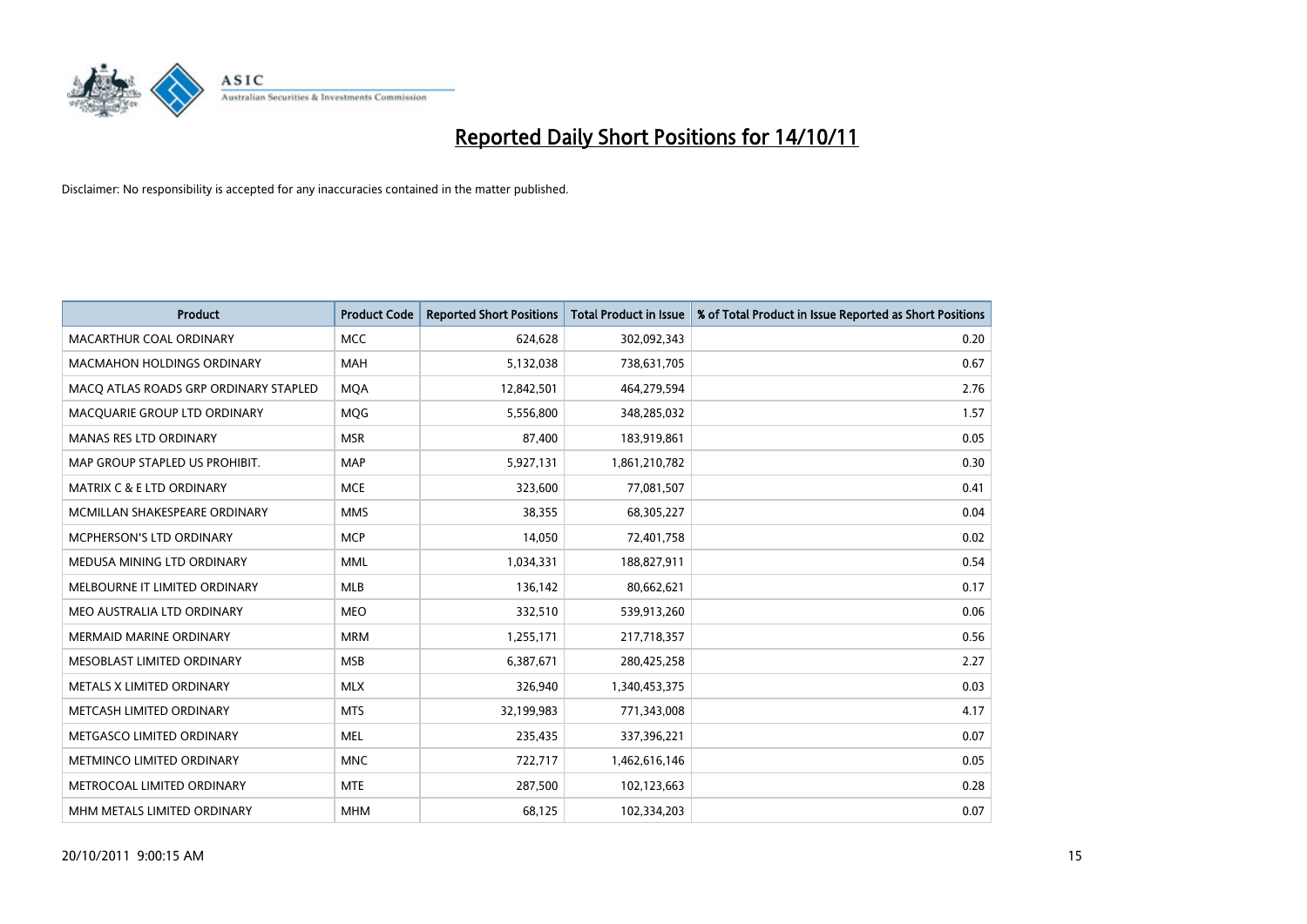

| <b>Product</b>                     | <b>Product Code</b> | <b>Reported Short Positions</b> | Total Product in Issue | % of Total Product in Issue Reported as Short Positions |
|------------------------------------|---------------------|---------------------------------|------------------------|---------------------------------------------------------|
| MICLYN EXP OFFSHR ORDINARY         | <b>MIO</b>          | 19.801                          | 274,618,684            | 0.01                                                    |
| MILLENNIUM MIN LTD ORDINARY        | <b>MOY</b>          | 4,138,400                       | 2,999,828,232          | 0.14                                                    |
| MINARA RESOURCES ORDINARY          | <b>MRE</b>          | 2,386,627                       | 1,169,424,487          | 0.21                                                    |
| MINCOR RESOURCES NL ORDINARY       | <b>MCR</b>          | 1,286,938                       | 196,645,804            | 0.65                                                    |
| MINEMAKERS LIMITED ORDINARY        | <b>MAK</b>          | 44,227                          | 227,003,950            | 0.02                                                    |
| MINERAL DEPOSITS ORDINARY          | <b>MDL</b>          | 491,037                         | 83,538,786             | 0.58                                                    |
| MINERAL RESOURCES, ORDINARY        | <b>MIN</b>          | 925,972                         | 183,884,367            | 0.49                                                    |
| MIRABELA NICKEL LTD ORDINARY       | <b>MBN</b>          | 17,386,497                      | 491,781,237            | 3.55                                                    |
| MIRVAC GROUP STAPLED SECURITIES    | <b>MGR</b>          | 38,227,372                      | 3,416,924,188          | 1.07                                                    |
| <b>MOLOPO ENERGY LTD ORDINARY</b>  | <b>MPO</b>          | 1,810,403                       | 245,579,810            | 0.73                                                    |
| <b>MONADELPHOUS GROUP ORDINARY</b> | <b>MND</b>          | 1,489,146                       | 88,674,327             | 1.69                                                    |
| MORTGAGE CHOICE LTD ORDINARY       | MOC                 | 257,656                         | 119,948,255            | 0.21                                                    |
| <b>MOUNT GIBSON IRON ORDINARY</b>  | <b>MGX</b>          | 14,909,668                      | 1,082,570,693          | 1.36                                                    |
| <b>MULTIPLEX SITES SITES</b>       | <b>MXUPA</b>        | 22                              | 4,500,000              | 0.00                                                    |
| MURCHISON METALS LTD ORDINARY      | <b>MMX</b>          | 18,574,131                      | 437,354,555            | 4.24                                                    |
| MYER HOLDINGS LTD ORDINARY         | <b>MYR</b>          | 51,885,748                      | 583,284,551            | 8.85                                                    |
| <b>MYSTATE LIMITED ORDINARY</b>    | <b>MYS</b>          | 1,540                           | 67,463,454             | 0.00                                                    |
| NATIONAL AUST, BANK ORDINARY       | <b>NAB</b>          | 27,588,434                      | 2,201,188,437          | 1.25                                                    |
| NATURAL FUEL LIMITED ORDINARY      | <b>NFL</b>          | $\mathbf{1}$                    | 1,121,912              | 0.00                                                    |
| NAVITAS LIMITED ORDINARY           | <b>NVT</b>          | 2,485,525                       | 375,318,628            | 0.65                                                    |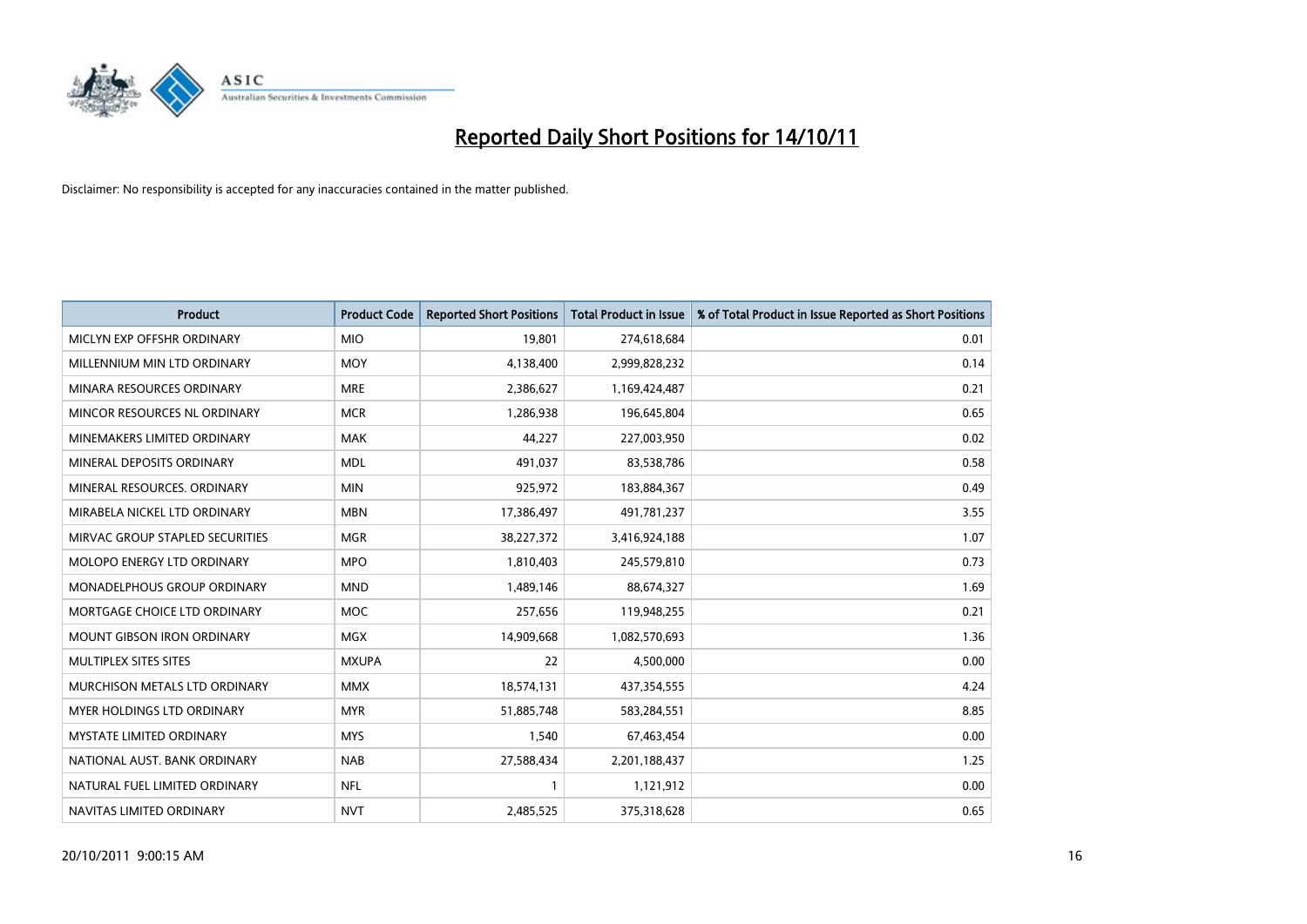

| <b>Product</b>                        | <b>Product Code</b> | <b>Reported Short Positions</b> | <b>Total Product in Issue</b> | % of Total Product in Issue Reported as Short Positions |
|---------------------------------------|---------------------|---------------------------------|-------------------------------|---------------------------------------------------------|
| NEPTUNE MARINE ORDINARY               | <b>NMS</b>          | 182,253                         | 1,748,545,632                 | 0.01                                                    |
| NEW HOPE CORPORATION ORDINARY         | <b>NHC</b>          | 734,236                         | 830,230,549                   | 0.08                                                    |
| NEWCREST MINING ORDINARY              | <b>NCM</b>          | 2,157,033                       | 765,000,000                   | 0.25                                                    |
| NEWS CORP A NON-VOTING CDI            | <b>NWSLV</b>        | 5,179,027                       | 1,745,574,679                 | 0.30                                                    |
| NEWS CORP B VOTING CDI                | <b>NWS</b>          | 3,653,608                       | 798,520,953                   | 0.45                                                    |
| NEXBIS LIMITED ORDINARY               | <b>NBS</b>          | 63,733                          | 798,356,704                   | 0.01                                                    |
| NEXTDC LIMITED ORDINARY               | <b>NXT</b>          | 25,834                          | 123,533,558                   | 0.02                                                    |
| NEXUS ENERGY LIMITED ORDINARY         | <b>NXS</b>          | 6,715,503                       | 1,326,697,820                 | 0.50                                                    |
| NIB HOLDINGS LIMITED ORDINARY         | <b>NHF</b>          | 104,911                         | 466,733,110                   | 0.02                                                    |
| NIDO PETROLEUM ORDINARY               | <b>NDO</b>          | 501,437                         | 1,389,163,151                 | 0.04                                                    |
| NOBLE MINERAL RES ORDINARY            | <b>NMG</b>          | 2,363,748                       | 522,308,820                   | 0.45                                                    |
| NORTHERN IRON LTD ORDINARY            | <b>NFE</b>          | 894.820                         | 336,084,863                   | 0.26                                                    |
| NRW HOLDINGS LIMITED ORDINARY         | <b>NWH</b>          | 870,688                         | 278,888,011                   | 0.29                                                    |
| NUCOAL RESOURCES NL ORDINARY          | <b>NCR</b>          | 164,892                         | 441,129,875                   | 0.04                                                    |
| NUFARM LIMITED ORDINARY               | <b>NUF</b>          | 4,334,020                       | 261,833,005                   | 1.66                                                    |
| OAKTON LIMITED ORDINARY               | <b>OKN</b>          | 646,992                         | 93,800,235                    | 0.69                                                    |
| OCEANAGOLD CORP. CHESS DEPOSITARY INT | <b>OGC</b>          | 659,482                         | 262,609,273                   | 0.25                                                    |
| OCEANIA CAPITAL LTD ORDINARY          | <b>OCP</b>          | 2,500                           | 91,921,295                    | 0.00                                                    |
| OIL SEARCH LTD ORDINARY               | <b>OSH</b>          | 10,287,972                      | 1,325,155,171                 | 0.74                                                    |
| OM HOLDINGS LIMITED ORDINARY          | OMH                 | 11,087,588                      | 504,105,150                   | 2.18                                                    |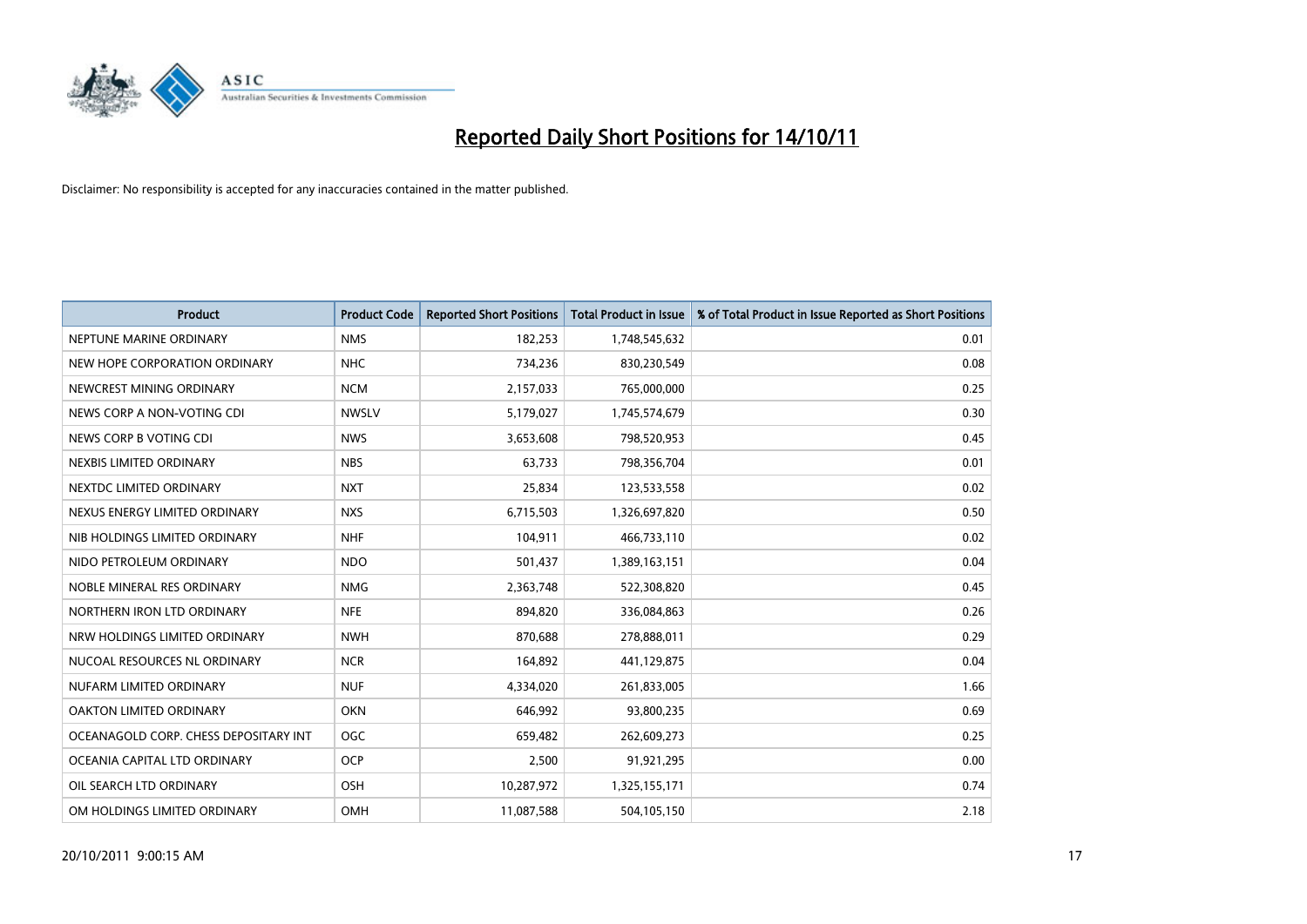

| <b>Product</b>                   | <b>Product Code</b> | <b>Reported Short Positions</b> | <b>Total Product in Issue</b> | % of Total Product in Issue Reported as Short Positions |
|----------------------------------|---------------------|---------------------------------|-------------------------------|---------------------------------------------------------|
| <b>ONESTEEL LIMITED ORDINARY</b> | <b>OST</b>          | 25,115,358                      | 1,338,106,652                 | 1.89                                                    |
| ORICA LIMITED ORDINARY           | ORI                 | 2,581,976                       | 363,966,570                   | 0.68                                                    |
| ORIGIN ENERGY ORDINARY           | <b>ORG</b>          | 3,829,810                       | 1,086,037,913                 | 0.32                                                    |
| OROCOBRE LIMITED ORDINARY        | <b>ORE</b>          | 90,766                          | 103,195,029                   | 0.08                                                    |
| OROTONGROUP LIMITED ORDINARY     | <b>ORL</b>          | 5,935                           | 40,880,902                    | 0.01                                                    |
| OTTO ENERGY LIMITED ORDINARY     | <b>OEL</b>          | 109,204                         | 1,138,290,071                 | 0.01                                                    |
| OZ MINERALS ORDINARY             | OZL                 | 9,458,341                       | 323,877,514                   | 2.89                                                    |
| PACIFIC BRANDS ORDINARY          | PBG                 | 8,110,011                       | 931,386,248                   | 0.90                                                    |
| PALADIN ENERGY LTD ORDINARY      | <b>PDN</b>          | 28,464,223                      | 835,391,964                   | 3.39                                                    |
| PANAUST LIMITED ORDINARY         | PNA                 | 15,647,516                      | 593,867,443                   | 2.61                                                    |
| PANORAMIC RESOURCES ORDINARY     | PAN                 | 430,535                         | 207,050,710                   | 0.21                                                    |
| PAPERLINX LIMITED ORDINARY       | <b>PPX</b>          | 4,280,053                       | 609,280,761                   | 0.71                                                    |
| PAPILLON RES LTD ORDINARY        | <b>PIR</b>          | 136,050                         | 208,259,519                   | 0.06                                                    |
| PATTIES FOODS LTD ORDINARY       | PFL                 |                                 | 138,989,223                   | 0.00                                                    |
| PEAK RESOURCES ORDINARY          | <b>PEK</b>          | 20,968                          | 155,979,643                   | 0.01                                                    |
| PEET LIMITED ORDINARY            | <b>PPC</b>          | 80,124                          | 318,038,544                   | 0.02                                                    |
| PENINSULA ENERGY LTD ORDINARY    | <b>PEN</b>          | 1,493,377                       | 2,135,490,443                 | 0.07                                                    |
| PERILYA LIMITED ORDINARY         | PEM                 | 324,841                         | 526,075,563                   | 0.06                                                    |
| PERPETUAL LIMITED ORDINARY       | <b>PPT</b>          | 3,044,309                       | 44,692,304                    | 6.79                                                    |
| PERSEUS MINING LTD ORDINARY      | PRU                 | 2,610,024                       | 426,717,088                   | 0.60                                                    |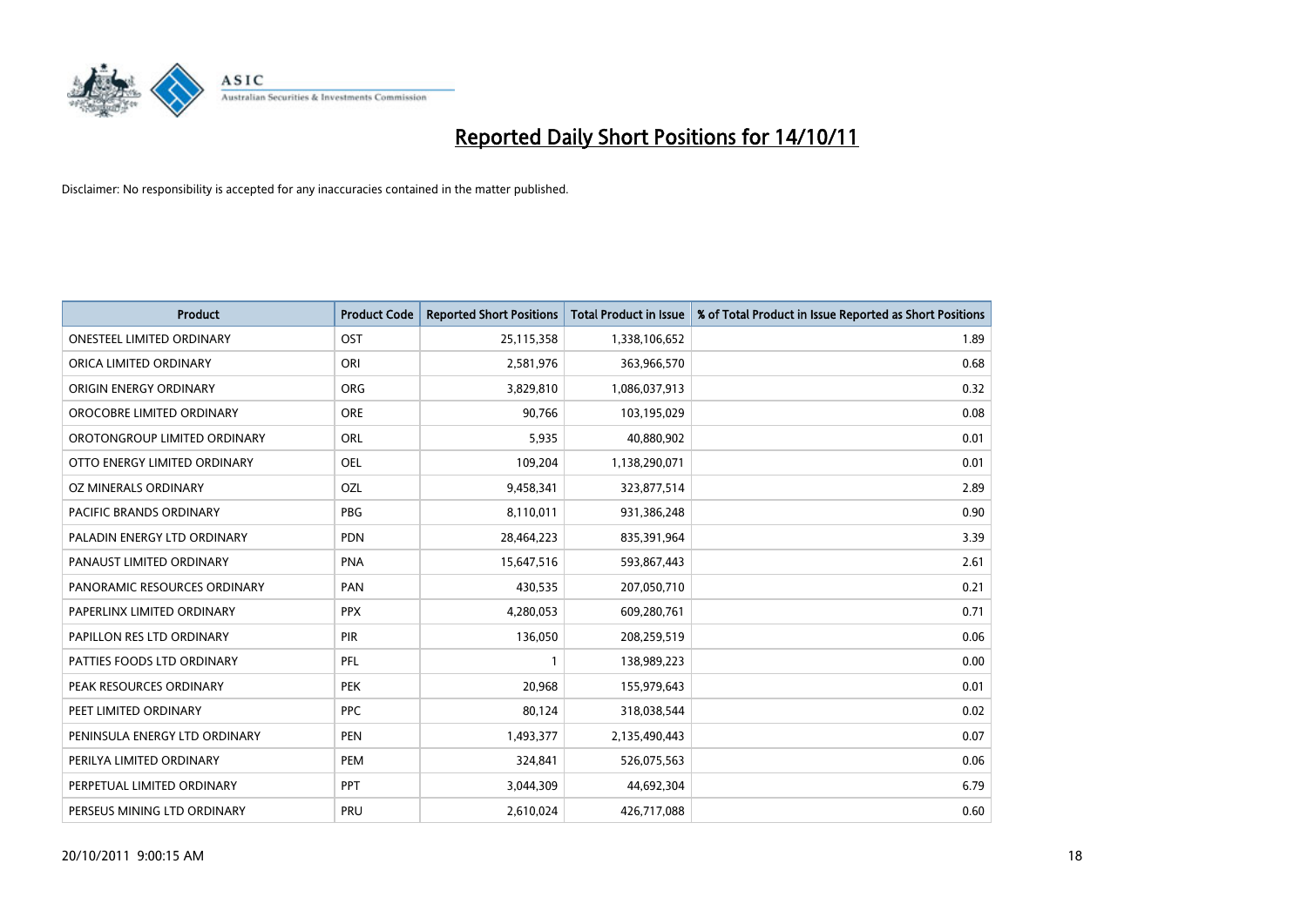

| <b>Product</b>                      | <b>Product Code</b> | <b>Reported Short Positions</b> | <b>Total Product in Issue</b> | % of Total Product in Issue Reported as Short Positions |
|-------------------------------------|---------------------|---------------------------------|-------------------------------|---------------------------------------------------------|
| PETSEC ENERGY ORDINARY              | <b>PSA</b>          | 223,332                         | 231,283,622                   | 0.10                                                    |
| PHARMAXIS LTD ORDINARY              | <b>PXS</b>          | 1,966,589                       | 229,116,309                   | 0.87                                                    |
| PHOSPHAGENICS LTD. ORDINARY         | <b>POH</b>          | 973,767                         | 823,593,731                   | 0.12                                                    |
| PHOTON GROUP LTD ORDINARY           | PGA                 | 250,510                         | 1,540,886,866                 | 0.02                                                    |
| PLATINUM ASSET ORDINARY             | <b>PTM</b>          | 6,877,070                       | 561,347,878                   | 1.23                                                    |
| PLATINUM AUSTRALIA ORDINARY         | <b>PLA</b>          | 4,497,849                       | 417,130,039                   | 1.09                                                    |
| PLATINUM CAPITAL LTD ORDINARY       | <b>PMC</b>          |                                 | 165,756,878                   | 0.00                                                    |
| PMP LIMITED ORDINARY                | <b>PMP</b>          | 1,894                           | 329,842,473                   | 0.00                                                    |
| PORT BOUVARD LIMITED ORDINARY       | PBD                 | 6,754                           | 593,868,295                   | 0.00                                                    |
| PREMIER INVESTMENTS ORDINARY        | <b>PMV</b>          | 232,548                         | 155,062,831                   | 0.17                                                    |
| PRIMA BIOMED LTD ORDINARY           | <b>PRR</b>          | 3,298,236                       | 1,010,350,017                 | 0.33                                                    |
| PRIMARY HEALTH CARE ORDINARY        | <b>PRY</b>          | 10,375,676                      | 497,469,803                   | 2.10                                                    |
| PRIME MEDIA GRP LTD ORDINARY        | <b>PRT</b>          | 2,305                           | 366,330,303                   | 0.00                                                    |
| PRIMEAG AUSTRALIA ORDINARY          | PAG                 |                                 | 266,394,444                   | 0.00                                                    |
| PROGEN PHARMACEUTIC ORDINARY        | PGL                 | 151,596                         | 24,709,097                    | 0.61                                                    |
| PROGRAMMED ORDINARY                 | <b>PRG</b>          | 531,060                         | 118,169,908                   | 0.44                                                    |
| PSIVIDA CORP CDI 1:1                | <b>PVA</b>          | 6,878                           | 8,737,186                     | 0.08                                                    |
| <b>QANTAS AIRWAYS ORDINARY</b>      | QAN                 | 34,725,044                      | 2,265,123,620                 | 1.53                                                    |
| <b>OBE INSURANCE GROUP ORDINARY</b> | <b>OBE</b>          | 27,853,645                      | 1,115,545,692                 | 2.48                                                    |
| OR NATIONAL LIMITED ORDINARY        | <b>ORN</b>          | 20,982,600                      | 2,440,000,000                 | 0.85                                                    |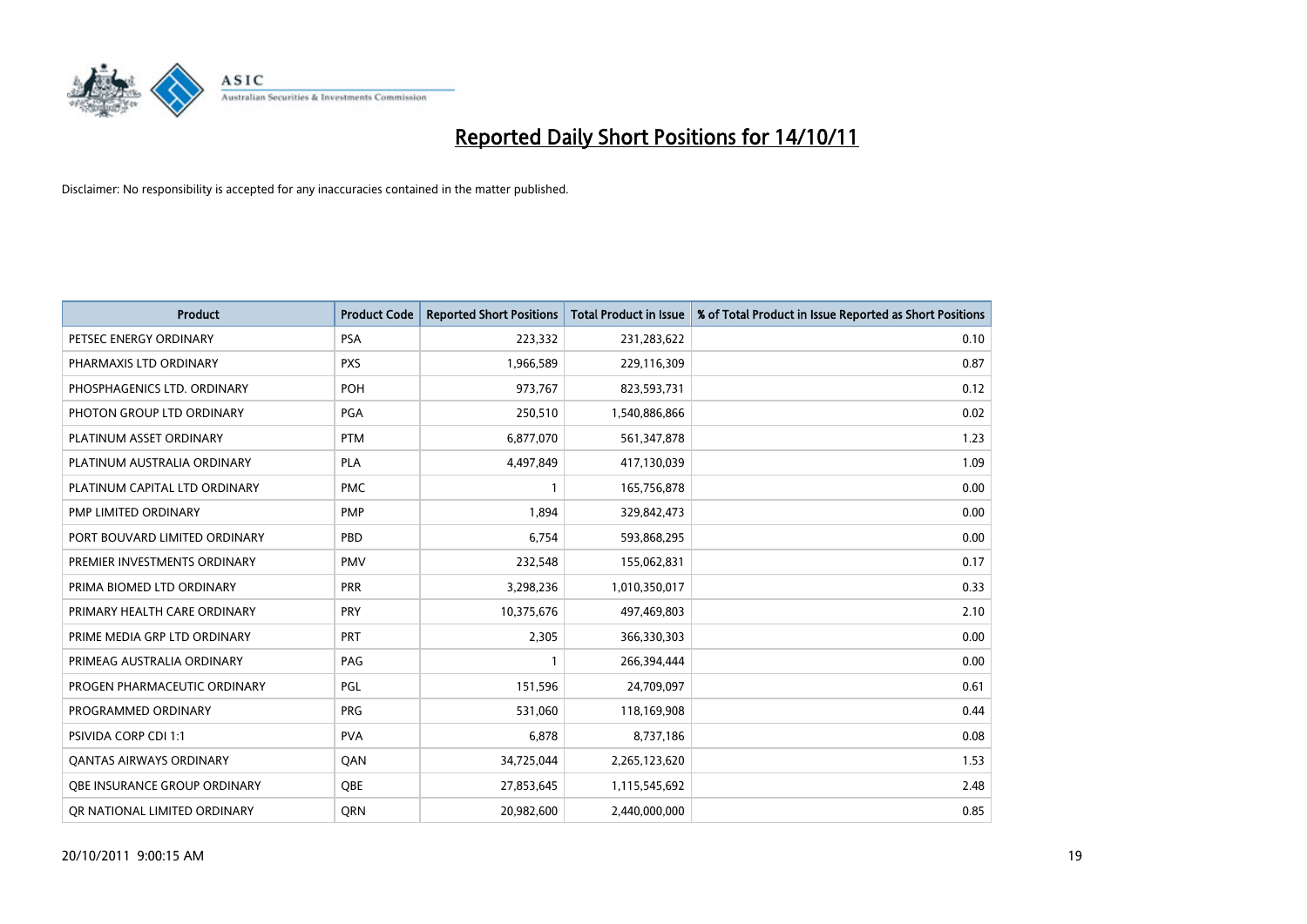

| <b>Product</b>                      | <b>Product Code</b> | <b>Reported Short Positions</b> | <b>Total Product in Issue</b> | % of Total Product in Issue Reported as Short Positions |
|-------------------------------------|---------------------|---------------------------------|-------------------------------|---------------------------------------------------------|
| <b>QUBE LOGISTICS HLDG ORDINARY</b> | <b>QUB</b>          | 358,426                         | 801,927,594                   | 0.04                                                    |
| RAMELIUS RESOURCES ORDINARY         | <b>RMS</b>          | 134,681                         | 291,767,215                   | 0.03                                                    |
| RAMSAY HEALTH CARE ORDINARY         | <b>RHC</b>          | 1,356,957                       | 202,081,252                   | 0.67                                                    |
| <b>RCR TOMLINSON ORDINARY</b>       | <b>RCR</b>          | 68,067                          | 133,010,172                   | 0.05                                                    |
| <b>REA GROUP ORDINARY</b>           | <b>REA</b>          | 368,823                         | 130,401,680                   | 0.27                                                    |
| <b>RECKON LIMITED ORDINARY</b>      | <b>RKN</b>          | 845.000                         | 133,384,060                   | 0.63                                                    |
| <b>RED FORK ENERGY ORDINARY</b>     | <b>RFE</b>          | 7,696                           | 269,769,853                   | 0.00                                                    |
| REDBANK ENERGY LTD ORDINARY         | AEJ                 | 19                              | 786,287                       | 0.00                                                    |
| REED RESOURCES LTD ORDINARY         | <b>RDR</b>          | 327,153                         | 264,742,501                   | 0.12                                                    |
| <b>REGIS RESOURCES ORDINARY</b>     | <b>RRL</b>          | 815,955                         | 433,857,441                   | 0.20                                                    |
| RESMED INC CDI 10:1                 | <b>RMD</b>          | 7,059,120                       | 1,556,242,300                 | 0.44                                                    |
| RESOLUTE MINING ORDINARY            | <b>RSG</b>          | 8,001,672                       | 469,031,918                   | 1.71                                                    |
| RESOURCE AND INVEST. ORDINARY       | <b>RNI</b>          | 5,136                           | 124,984,308                   | 0.00                                                    |
| <b>RESOURCE GENERATION ORDINARY</b> | <b>RES</b>          | 341,811                         | 262,895,652                   | 0.13                                                    |
| RETAIL FOOD GROUP ORDINARY          | <b>RFG</b>          | 20,711                          | 108,219,282                   | 0.02                                                    |
| REVERSE CORP LIMITED ORDINARY       | <b>REF</b>          | 25,141                          | 92,382,175                    | 0.03                                                    |
| REX MINERALS LIMITED ORDINARY       | <b>RXM</b>          | 1,340,601                       | 153,635,519                   | 0.86                                                    |
| RHG LIMITED ORDINARY                | <b>RHG</b>          | 31,776                          | 308,483,177                   | 0.01                                                    |
| <b>RIALTO ENERGY ORDINARY</b>       | <b>RIA</b>          | 188,616                         | 375,006,264                   | 0.05                                                    |
| RIDLEY CORPORATION ORDINARY         | <b>RIC</b>          | 509,655                         | 307,817,071                   | 0.17                                                    |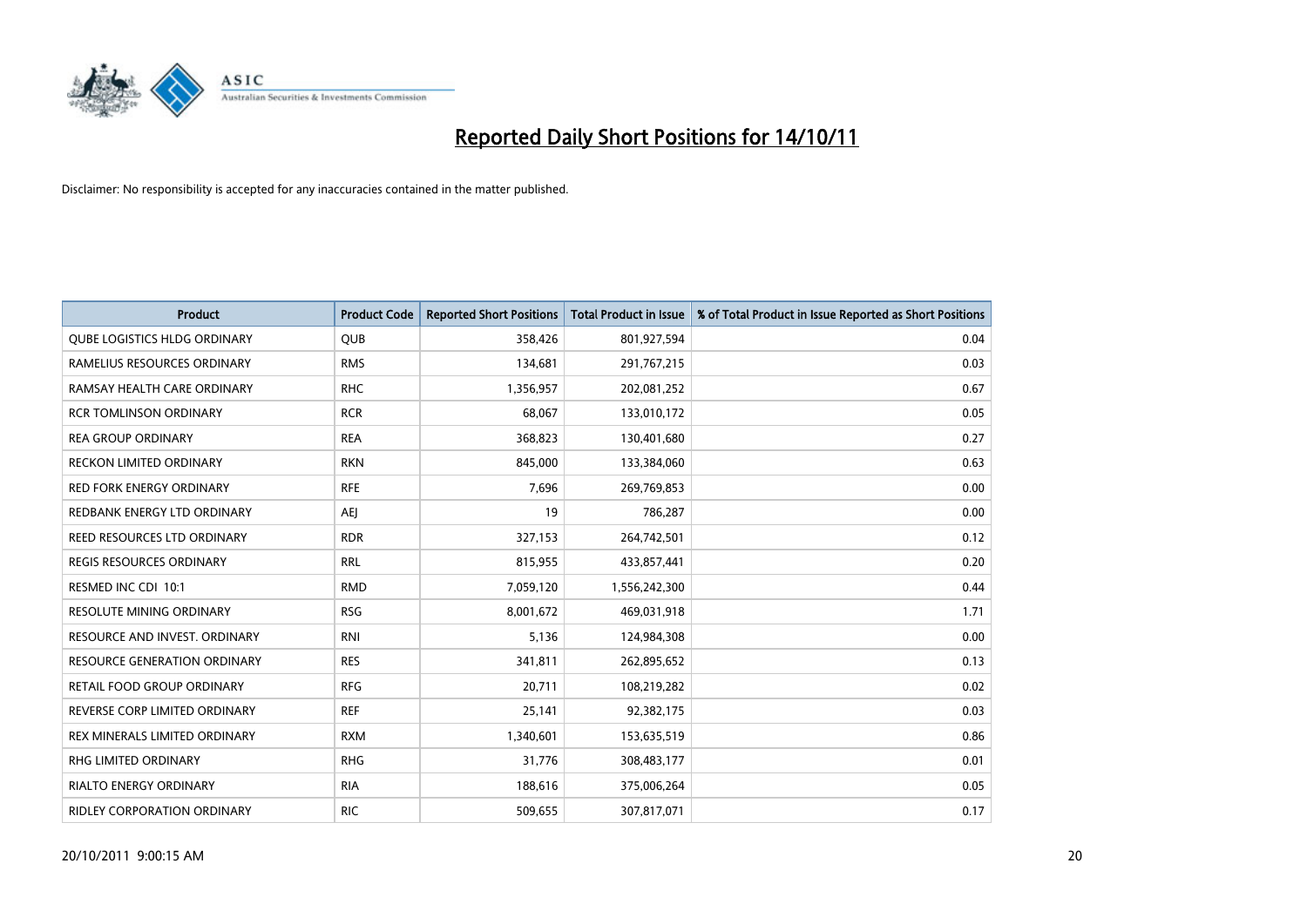

| <b>Product</b>                | <b>Product Code</b> | <b>Reported Short Positions</b> | <b>Total Product in Issue</b> | % of Total Product in Issue Reported as Short Positions |
|-------------------------------|---------------------|---------------------------------|-------------------------------|---------------------------------------------------------|
| RIO TINTO LIMITED ORDINARY    | <b>RIO</b>          | 25,476,692                      | 435,758,720                   | 5.82                                                    |
| RIVERCITY MOTORWAY STAPLED    | <b>RCY</b>          | 132,000                         | 957,010,115                   | 0.01                                                    |
| ROC OIL COMPANY ORDINARY      | <b>ROC</b>          | 2,542,671                       | 713,254,560                   | 0.36                                                    |
| ROYAL WOLF HOLDINGS ORDINARY  | <b>RWH</b>          | 60,000                          | 100,387,052                   | 0.06                                                    |
| SAI GLOBAL LIMITED ORDINARY   | SAI                 | 1,713,861                       | 202,176,688                   | 0.85                                                    |
| SALMAT LIMITED ORDINARY       | <b>SLM</b>          | 505,742                         | 159,802,174                   | 0.31                                                    |
| SAMSON OIL & GAS LTD ORDINARY | <b>SSN</b>          | 160,356                         | 1,750,169,370                 | 0.00                                                    |
| SANDFIRE RESOURCES ORDINARY   | <b>SFR</b>          | 2,327,372                       | 150,879,969                   | 1.53                                                    |
| SANTOS LTD ORDINARY           | <b>STO</b>          | 20,407,883                      | 889,615,430                   | 2.26                                                    |
| SARACEN MINERAL ORDINARY      | <b>SAR</b>          | 4,282,542                       | 566,151,415                   | 0.76                                                    |
| SEDGMAN LIMITED ORDINARY      | <b>SDM</b>          | 320,572                         | 211,993,676                   | 0.15                                                    |
| <b>SEEK LIMITED ORDINARY</b>  | <b>SEK</b>          | 20,246,214                      | 337,079,207                   | 6.01                                                    |
| SELECT HARVESTS ORDINARY      | <b>SHV</b>          | 383,131                         | 56,226,960                    | 0.68                                                    |
| SENETAS CORPORATION ORDINARY  | <b>SEN</b>          | 756,999                         | 463,105,195                   | 0.16                                                    |
| SENEX ENERGY LIMITED ORDINARY | SXY                 | 400,000                         | 915,159,081                   | 0.04                                                    |
| SERVCORP LIMITED ORDINARY     | SRV                 | 26,183                          | 98,440,807                    | 0.03                                                    |
| SERVICE STREAM ORDINARY       | <b>SSM</b>          | 344,663                         | 283,418,867                   | 0.12                                                    |
| SEVEN GROUP HOLDINGS ORDINARY | <b>SVW</b>          | 241,076                         | 306,410,281                   | 0.09                                                    |
| SEVEN WEST MEDIA LTD ORDINARY | <b>SWM</b>          | 1,677,264                       | 610,327,899                   | 0.29                                                    |
| SIGMA PHARMACEUTICAL ORDINARY | <b>SIP</b>          | 10,869,400                      | 1,178,626,572                 | 0.92                                                    |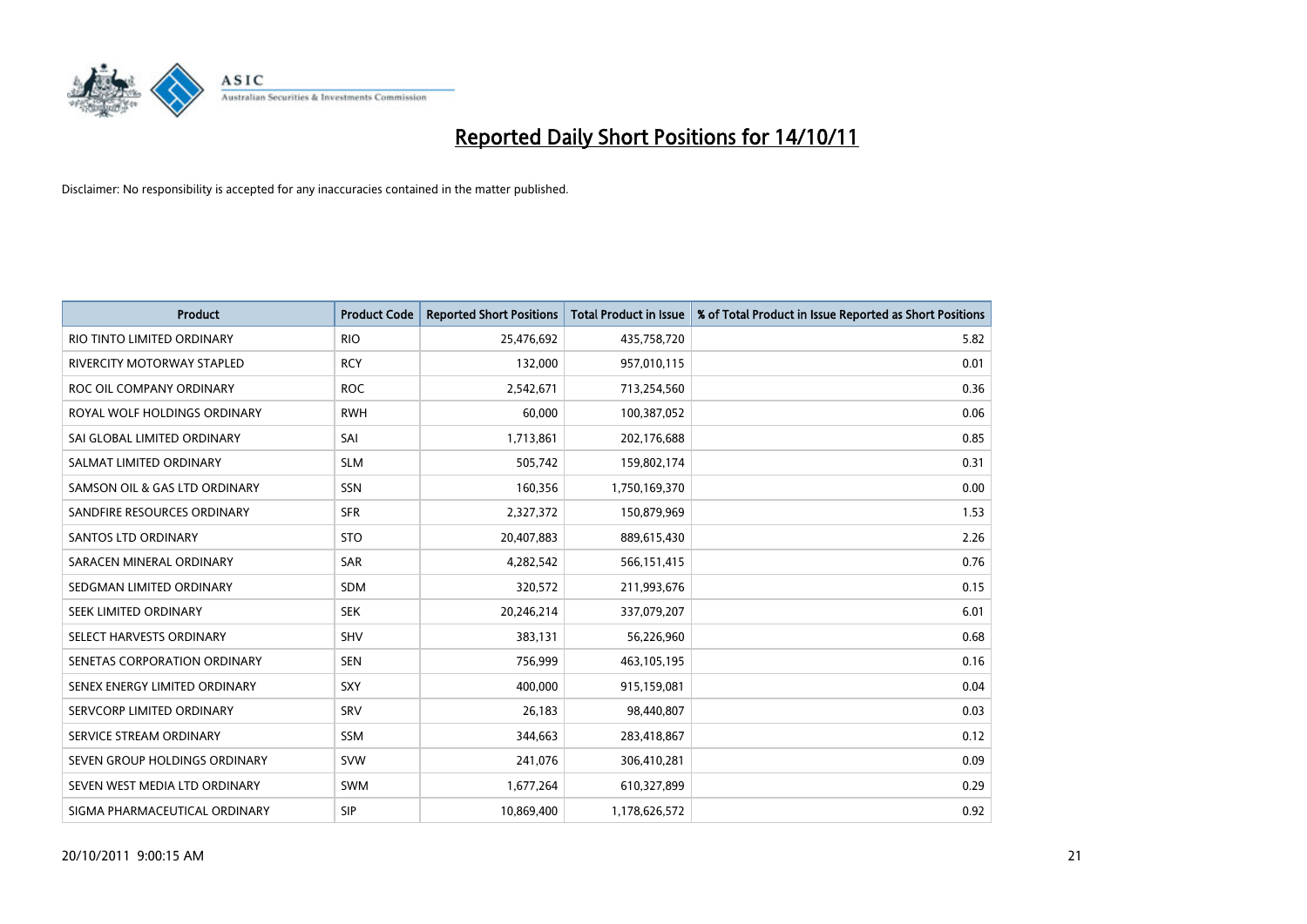

| <b>Product</b>                           | <b>Product Code</b> | <b>Reported Short Positions</b> | <b>Total Product in Issue</b> | % of Total Product in Issue Reported as Short Positions |
|------------------------------------------|---------------------|---------------------------------|-------------------------------|---------------------------------------------------------|
| SILEX SYSTEMS ORDINARY                   | <b>SLX</b>          | 613,536                         | 170,133,997                   | 0.36                                                    |
| SILVER LAKE RESOURCE ORDINARY            | <b>SLR</b>          | 147,434                         | 185,302,830                   | 0.08                                                    |
| SIMS METAL MGMT LTD ORDINARY             | SGM                 | 2,819,559                       | 206,038,714                   | 1.36                                                    |
| SINGAPORE TELECOMM. CHESS DEPOSITARY INT | <b>SGT</b>          | 6,231,919                       | 181,963,571                   | 3.42                                                    |
| SIRIUS RESOURCES NL ORDINARY             | <b>SIR</b>          | 82,500                          | 137,134,586                   | 0.06                                                    |
| SKILLED GROUP LTD ORDINARY               | <b>SKE</b>          | 66,296                          | 233, 243, 776                 | 0.02                                                    |
| SKY CITY ENTERTAIN, ORDINARY             | <b>SKC</b>          | 126,293                         | 576,958,340                   | 0.02                                                    |
| SMS MANAGEMENT. ORDINARY                 | <b>SMX</b>          | 134,427                         | 68,290,180                    | 0.21                                                    |
| SONIC HEALTHCARE ORDINARY                | <b>SHL</b>          | 6,153,972                       | 389,969,875                   | 1.56                                                    |
| SOUL PATTINSON (W.H) ORDINARY            | SOL                 | 6,232                           | 238,640,580                   | 0.00                                                    |
| SOUTH BOULDER MINES ORDINARY             | <b>STB</b>          | 55,868                          | 87,115,688                    | 0.06                                                    |
| SP AUSNET STAPLED SECURITIES             | <b>SPN</b>          | 3,763,859                       | 2,850,932,204                 | 0.13                                                    |
| SPARK INFRASTRUCTURE STAPLED NOTE & UNIT | SKI                 | 16,595,459                      | 1,326,734,264                 | 1.24                                                    |
| SPDR 200 FUND ETF UNITS                  | <b>STW</b>          | 8                               | 51,278,556                    | 0.00                                                    |
| SPECIALTY FASHION ORDINARY               | <b>SFH</b>          | 636,644                         | 192,086,121                   | 0.34                                                    |
| SPOTLESS GROUP LTD ORDINARY              | <b>SPT</b>          | 1,510,962                       | 262,766,725                   | 0.59                                                    |
| ST BARBARA LIMITED ORDINARY              | <b>SBM</b>          | 9,901,835                       | 325,615,389                   | 3.04                                                    |
| STAGING CONNECTIONS ORDINARY             | <b>STG</b>          | 2,917,189                       | 78,317,726                    | 3.72                                                    |
| STANMORE COAL LTD ORDINARY               | <b>SMR</b>          | 110,047                         | 89,791,402                    | 0.12                                                    |
| STARPHARMA HOLDINGS ORDINARY             | SPL                 | 1,554,346                       | 248,026,578                   | 0.62                                                    |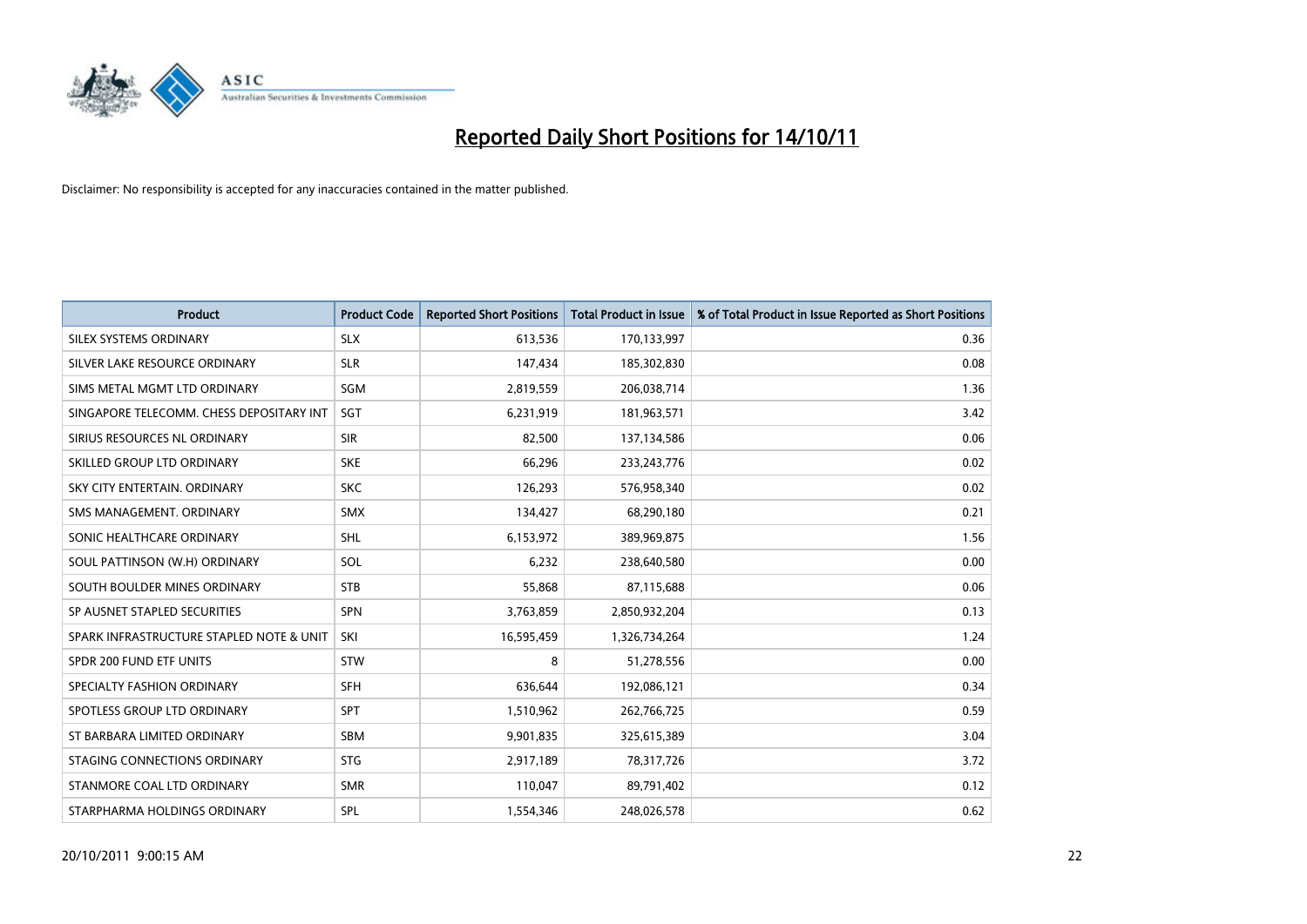

| <b>Product</b>                       | <b>Product Code</b> | <b>Reported Short Positions</b> | <b>Total Product in Issue</b> | % of Total Product in Issue Reported as Short Positions |
|--------------------------------------|---------------------|---------------------------------|-------------------------------|---------------------------------------------------------|
| STH AMERICAN COR LTD ORDINARY        | SAY                 | 9,200                           | 257,785,604                   | 0.00                                                    |
| STH CRS ELECT ENGNR ORDINARY         | <b>SXE</b>          | 2,910                           | 160,736,826                   | 0.00                                                    |
| STHN CROSS MEDIA ORDINARY            | <b>SXL</b>          | 3,740,542                       | 705,766,444                   | 0.54                                                    |
| STOCKLAND UNITS/ORD STAPLED          | SGP                 | 17,739,952                      | 2,344,298,582                 | 0.75                                                    |
| STRAITS RES LTD. ORDINARY            | SRO                 | 487,325                         | 324,796,141                   | 0.15                                                    |
| STW COMMUNICATIONS ORDINARY          | SGN                 | 287,418                         | 363,940,802                   | 0.07                                                    |
| SUNCORP GROUP LTD ORDINARY           | <b>SUN</b>          | 10,704,533                      | 1,286,600,980                 | 0.83                                                    |
| SUNDANCE ENERGY ORDINARY             | <b>SEA</b>          | 671                             | 277,098,474                   | 0.00                                                    |
| SUNDANCE RESOURCES ORDINARY          | <b>SDL</b>          | 9,047,372                       | 2,896,314,669                 | 0.30                                                    |
| SUNLAND GROUP LTD ORDINARY           | <b>SDG</b>          | 58,009                          | 201,578,526                   | 0.03                                                    |
| SUPER RET REP LTD ORDINARY           | <b>SUL</b>          | 226,654                         | 132,139,945                   | 0.16                                                    |
| <b>SWICK MINING ORDINARY</b>         | <b>SWK</b>          | 1,548                           | 236,724,970                   | 0.00                                                    |
| SYMEX HOLDINGS ORDINARY              | <b>SYM</b>          | 104,721                         | 189,166,670                   | 0.05                                                    |
| <b>TABCORP HOLDINGS LTD ORDINARY</b> | <b>TAH</b>          | 8,538,643                       | 712,805,880                   | 1.19                                                    |
| <b>TALENT2 INTERNATION ORDINARY</b>  | <b>TWO</b>          | 7                               | 147,257,826                   | 0.00                                                    |
| <b>TANAMI GOLD NL ORDINARY</b>       | <b>TAM</b>          | 3,500                           | 260,997,677                   | 0.00                                                    |
| TAP OIL LIMITED ORDINARY             | <b>TAP</b>          | 2,768,952                       | 240,995,311                   | 1.15                                                    |
| TASSAL GROUP LIMITED ORDINARY        | <b>TGR</b>          | 83,360                          | 146,304,404                   | 0.05                                                    |
| <b>TATTS GROUP LTD ORDINARY</b>      | <b>TTS</b>          | 16,959,381                      | 1,340,756,623                 | 1.24                                                    |
| TECHNOLOGY ONE ORDINARY              | <b>TNE</b>          | 4,945                           | 303,379,455                   | 0.00                                                    |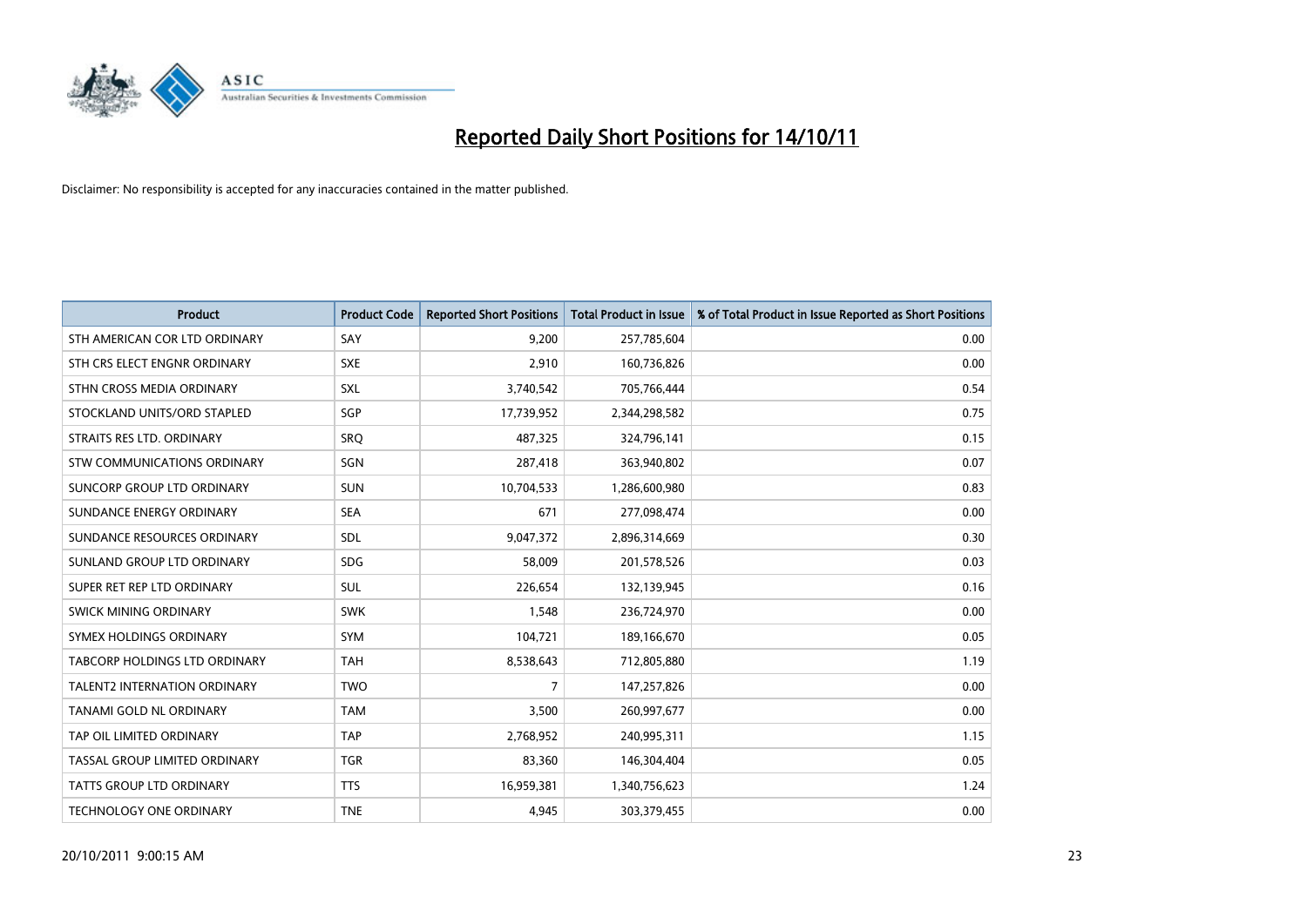

| <b>Product</b>                       | <b>Product Code</b> | <b>Reported Short Positions</b> | <b>Total Product in Issue</b> | % of Total Product in Issue Reported as Short Positions |
|--------------------------------------|---------------------|---------------------------------|-------------------------------|---------------------------------------------------------|
| <b>TELECOM CORPORATION ORDINARY</b>  | <b>TEL</b>          | 19,167,079                      | 1,924,943,857                 | 0.98                                                    |
| TELSTRA CORPORATION. ORDINARY        | <b>TLS</b>          | 48,592,473                      | 12,443,074,357                | 0.39                                                    |
| TEN NETWORK HOLDINGS ORDINARY        | <b>TEN</b>          | 45,706,332                      | 1,045,236,720                 | 4.37                                                    |
| TERANGA GOLD CORP CDI 1:1            | <b>TGZ</b>          | 168,890                         | 154,318,006                   | 0.10                                                    |
| TFS CORPORATION LTD ORDINARY         | <b>TFC</b>          | 297,192                         | 276,453,042                   | 0.11                                                    |
| THE REJECT SHOP ORDINARY             | <b>TRS</b>          | 1,255,243                       | 26,071,170                    | 4.79                                                    |
| THOR MINING PLC CHESS DEPOSITARY 1:1 | <b>THR</b>          | 2,307                           | 222,489,120                   | 0.00                                                    |
| THORN GROUP LIMITED ORDINARY         | <b>TGA</b>          | 51,447                          | 146,091,970                   | 0.03                                                    |
| <b>TIGER RESOURCES ORDINARY</b>      | <b>TGS</b>          | 275,896                         | 671,110,549                   | 0.03                                                    |
| <b>TISHMAN SPEYER UNITS</b>          | <b>TSO</b>          | 212,394                         | 338,440,904                   | 0.06                                                    |
| TNG LIMITED ORDINARY                 | <b>TNG</b>          | 4,321                           | 284,803,062                   | 0.00                                                    |
| TOLL HOLDINGS LTD ORDINARY           | <b>TOL</b>          | 23,348,084                      | 717,133,875                   | 3.22                                                    |
| TORO ENERGY LIMITED ORDINARY         | <b>TOE</b>          | 35,404                          | 975,436,676                   | 0.00                                                    |
| <b>TOWER LIMITED ORDINARY</b>        | <b>TWR</b>          | 689,519                         | 265,176,580                   | 0.26                                                    |
| TOX FREE SOLUTIONS ORDINARY          | <b>TOX</b>          | 14,801                          | 96,503,382                    | 0.01                                                    |
| TPG TELECOM LIMITED ORDINARY         | <b>TPM</b>          | 4,668,868                       | 783,894,338                   | 0.58                                                    |
| TRANSFIELD SERVICES ORDINARY         | <b>TSE</b>          | 4,106,820                       | 549,715,957                   | 0.73                                                    |
| TRANSPACIFIC INDUST, ORDINARY        | <b>TPI</b>          | 6,577,491                       | 960,638,735                   | 0.68                                                    |
| TRANSURBAN GROUP TRIPLE STAPLED SEC. | <b>TCL</b>          | 2,140,852                       | 1,450,831,425                 | 0.12                                                    |
| TREASURY WINE ESTATE ORDINARY        | <b>TWE</b>          | 16,443,537                      | 647,227,144                   | 2.52                                                    |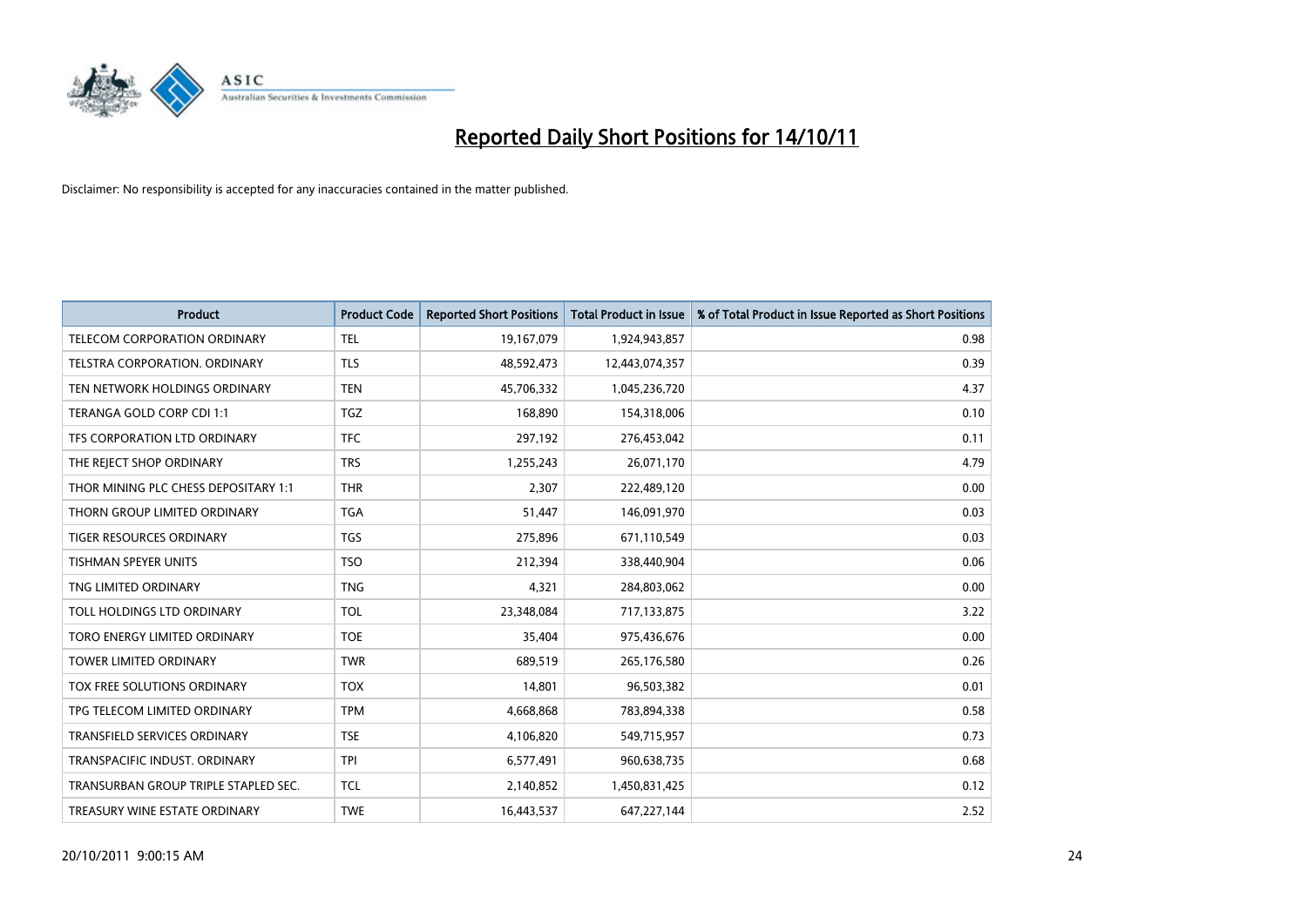

| <b>Product</b>                          | <b>Product Code</b> | <b>Reported Short Positions</b> | <b>Total Product in Issue</b> | % of Total Product in Issue Reported as Short Positions |
|-----------------------------------------|---------------------|---------------------------------|-------------------------------|---------------------------------------------------------|
| <b>TRINITY GROUP STAPLED SECURITIES</b> | <b>TCQ</b>          | 3,419                           | 203,405,927                   | 0.00                                                    |
| TROY RESOURCES NL ORDINARY              | <b>TRY</b>          | 98,670                          | 88,112,823                    | 0.11                                                    |
| UGL LIMITED ORDINARY                    | UGL                 | 4,770,158                       | 166,047,171                   | 2.87                                                    |
| UNILIFE CORPORATION CDI 6:1             | <b>UNS</b>          | 913,973                         | 264,133,452                   | 0.34                                                    |
| UXC LIMITED ORDINARY                    | <b>UXC</b>          | 4,211                           | 306,933,250                   | 0.00                                                    |
| <b>VDM GROUP LIMITED ORDINARY</b>       | <b>VMG</b>          | 11,116                          | 193,127,749                   | 0.01                                                    |
| <b>VENTURE MINERALS ORDINARY</b>        | <b>VMS</b>          | 281,322                         | 221,093,592                   | 0.12                                                    |
| <b>VIRGIN BLUE HOLDINGS ORDINARY</b>    | <b>VBA</b>          | 47,120,255                      | 2,210,197,600                 | 2.14                                                    |
| <b>VISION GROUP HLDGS ORDINARY</b>      | <b>VGH</b>          | 78,000                          | 74,520,926                    | 0.10                                                    |
| <b>VITA GROUP LTD ORDINARY</b>          | <b>VTG</b>          | 75,190                          | 142,499,800                   | 0.05                                                    |
| VITERRA INC CDI 1:1                     | <b>VTA</b>          | 3,828                           | 68,629,939                    | 0.01                                                    |
| WATPAC LIMITED ORDINARY                 | <b>WTP</b>          | 16,461                          | 185,160,973                   | 0.00                                                    |
| <b>WDS LIMITED ORDINARY</b>             | <b>WDS</b>          | 701                             | 144,740,614                   | 0.00                                                    |
| WEBIET LIMITED ORDINARY                 | <b>WEB</b>          | 112,623                         | 73,188,062                    | 0.15                                                    |
| <b>WESFARMERS LIMITED ORDINARY</b>      | <b>WES</b>          | 21,984,818                      | 1,005,809,695                 | 2.17                                                    |
| WESFARMERS LIMITED PARTIALLY PROTECTED  | <b>WESN</b>         | 139,648                         | 151,262,467                   | 0.08                                                    |
| WESTERN AREAS NL ORDINARY               | <b>WSA</b>          | 10,851,705                      | 179,735,899                   | 6.01                                                    |
| WESTERN DESERT RES. ORDINARY            | <b>WDR</b>          | 948                             | 207,049,414                   | 0.00                                                    |
| WESTFIELD GROUP ORD/UNIT STAPLED SEC    | <b>WDC</b>          | 10,167,506                      | 2,308,988,539                 | 0.43                                                    |
| WESTFIELD RETAIL TST UNIT STAPLED       | <b>WRT</b>          | 43,797,573                      | 3,054,166,195                 | 1.41                                                    |